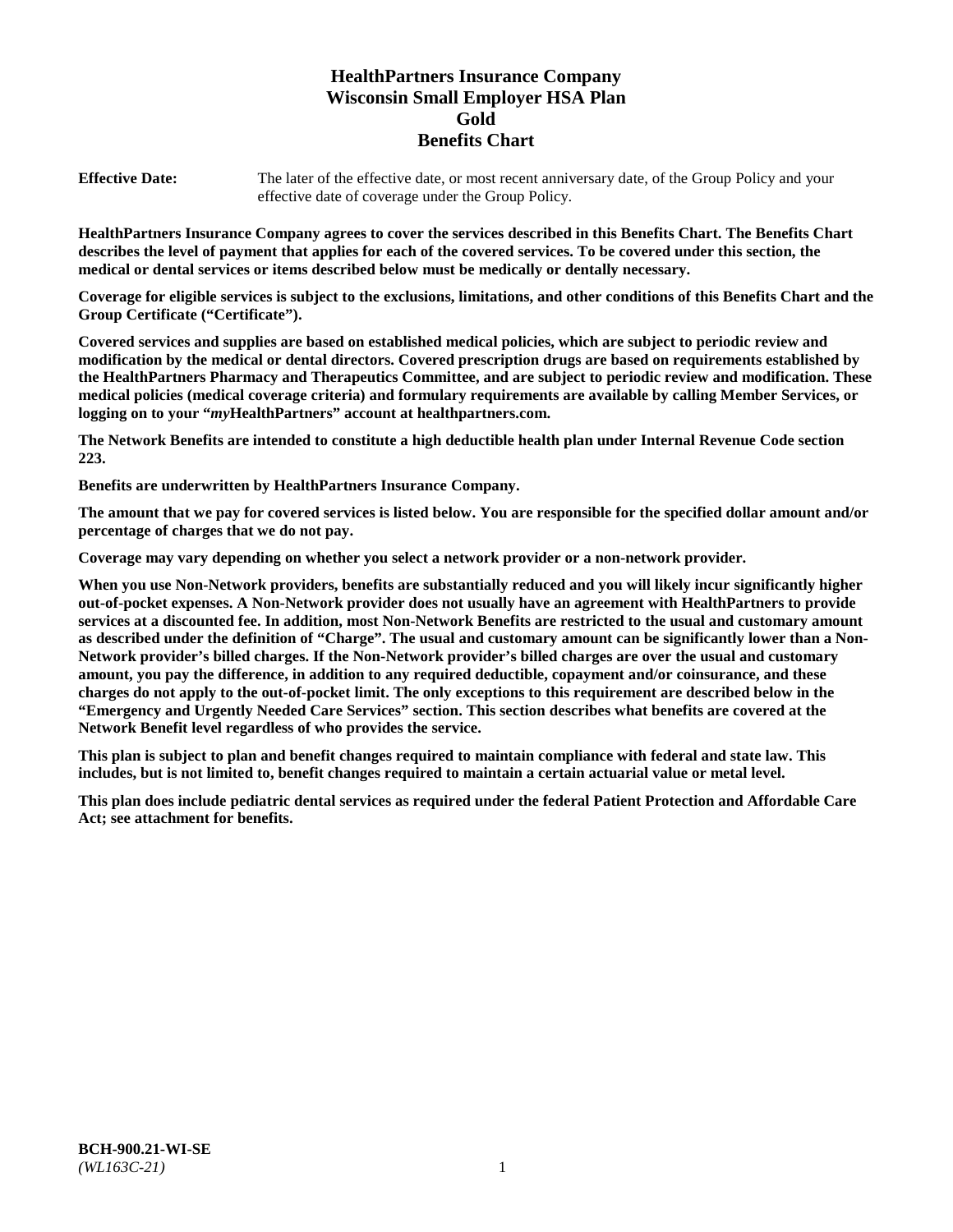# **These definitions apply to this Benefits Chart. They also apply to the Certificate.**

| <b>Biosimilar Drug:</b> | A prescription drug, approved by the Food and Drug Administration (FDA), that the FDA has<br>determined is biosimilar to and interchangeable with a biological brand name drug. Biosimilar<br>drugs are not considered generic drugs and are not covered under the generic drug benefit.                                                                                                                                                                                                                                                                                                                                                     |
|-------------------------|----------------------------------------------------------------------------------------------------------------------------------------------------------------------------------------------------------------------------------------------------------------------------------------------------------------------------------------------------------------------------------------------------------------------------------------------------------------------------------------------------------------------------------------------------------------------------------------------------------------------------------------------|
| <b>Brand Name Drug:</b> | A prescription drug, approved by the Food and Drug Administration (FDA), that is manufactured,<br>sold, or licensed for sale under a trademark by the pharmaceutical company that originally<br>researched and developed the drug. Brand name drugs have the same active-ingredient formula as<br>the generic version of the drug. However, generic drugs are manufactured and sold by other drug<br>manufacturers and are generally not available until after the patent on the brand name drug has<br>expired. A few brand name drugs may be covered at the generic drug benefit level if this is<br>indicated on the formulary.           |
| <b>Calendar Year</b>    | This is the 12-month period beginning 12:01 A.M. Central Time, on January 1, and ending 12:00<br>A.M. Central Time of the next following December 31.                                                                                                                                                                                                                                                                                                                                                                                                                                                                                        |
| <b>Charge:</b>          | For covered services delivered by a network provider, this is the provider's discounted fee for a<br>given medical/surgical service, procedure or item.                                                                                                                                                                                                                                                                                                                                                                                                                                                                                      |
|                         | For covered services delivered by non-network providers, a contracted rate may apply if such<br>arrangement is available to HealthPartners.                                                                                                                                                                                                                                                                                                                                                                                                                                                                                                  |
|                         | For the usual and customary charge for covered services delivered by non-network providers, our<br>payment is calculated using one of the following options to be determined at HealthPartners'<br>discretion: 1) a percentage of the Medicare fee schedule; 2) a comparable schedule if the service is<br>not on the Medicare fee schedule; or 3) a commercially reasonable rate for such service.                                                                                                                                                                                                                                          |
|                         | The usual and customary charge is the maximum amount allowed that we consider in the<br>calculation of the payment of charges incurred for certain covered services. You must pay for any<br>charges above the usual and customary charge, and they do not apply to the out-of-pocket limit.                                                                                                                                                                                                                                                                                                                                                 |
|                         | A charge is incurred for covered ambulatory medical and surgical services, on the date the service<br>or item is provided. A charge is incurred for covered inpatient services, on the date of admission to<br>a hospital. To be covered, a charge must be incurred on or after your effective date and on or<br>before the termination date.                                                                                                                                                                                                                                                                                                |
| Copayment/Coinsurance:  | The specified dollar amount, or percentage, of charges incurred for covered services, which we do<br>not pay, but which you must pay, each time you receive certain medical services, procedures or<br>items. Our payment for those covered services or items begins after the copayment or coinsurance<br>is satisfied. Covered services or items requiring a copayment or coinsurance are specified in this<br>Benefits Chart.                                                                                                                                                                                                             |
|                         | For services provided by a network provider:<br>An amount which is listed as a flat dollar copayment is applied to a network provider's discounted<br>charge for a given service. However, if the network provider's discounted charge for a service or<br>item is less than the flat dollar copayment, you will pay the network provider's discounted charge.<br>An amount which is listed as a percentage of charges or coinsurance is based on the network<br>provider's discounted charges, calculated at the time the claim is processed, which may include an<br>agreed upon fee schedule rate for case rate or withhold arrangements. |
|                         | For services provided by a non-network provider:<br>Any copayment or coinsurance is applied to the lesser of the provider's charges or the usual and<br>customary charge for a service.                                                                                                                                                                                                                                                                                                                                                                                                                                                      |
|                         | A copayment or coinsurance is due at the time a service is provided, or when billed by the<br>provider. The copayment or coinsurance applicable for a scheduled visit with a HealthPartners<br>network provider will be collected for each visit, late cancellation and failed appointment.                                                                                                                                                                                                                                                                                                                                                  |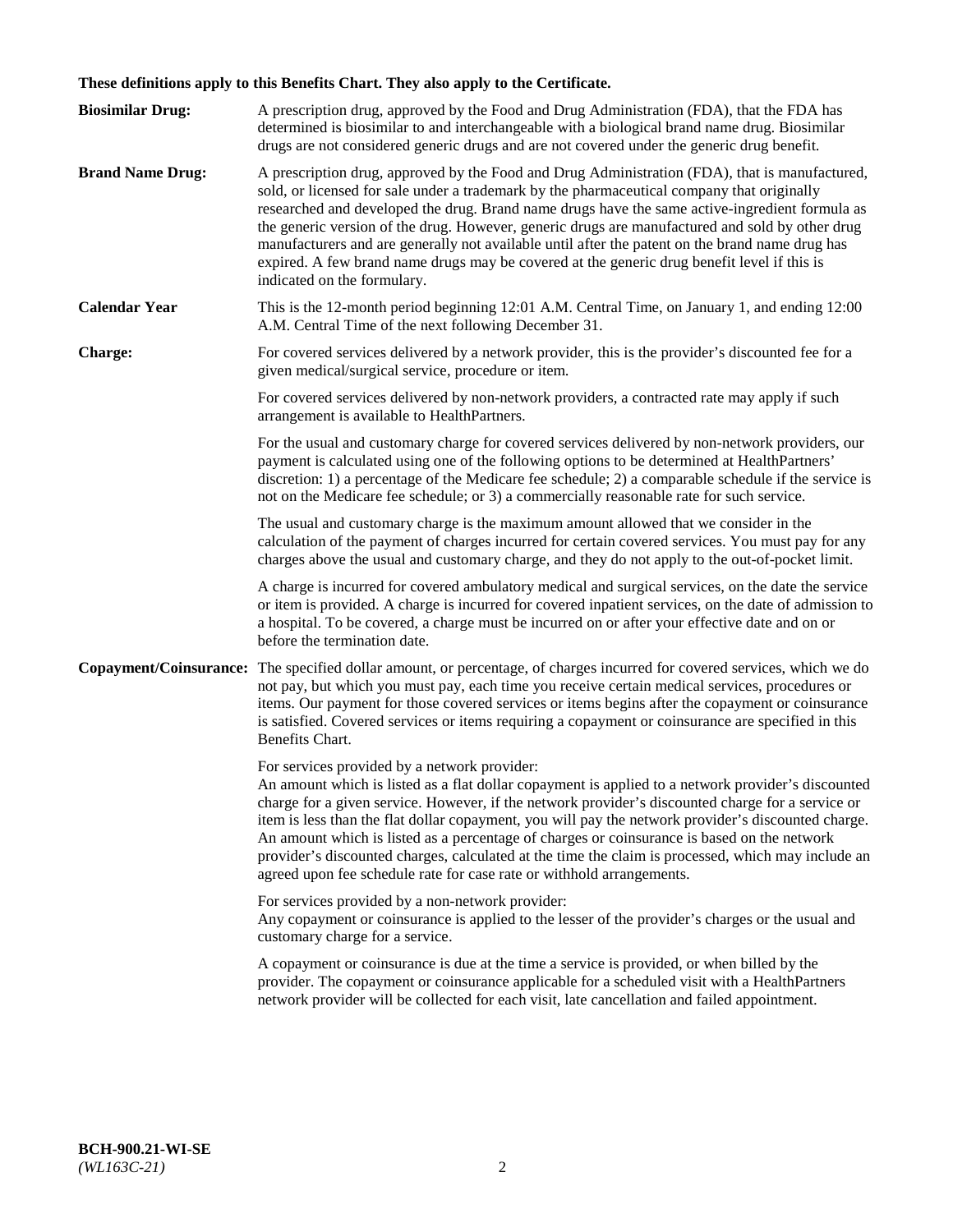| Deductible:                                | The specified dollar amount of charges incurred for covered services, which we do not pay, but an<br>enrollee or a family has to pay first in a calendar year. Our payment for those services or items<br>begins after the deductible is satisfied. For network providers, the amount of the charges that apply<br>to the deductible are based on the network provider's discounted charges, calculated at the time<br>the claim is processed, which may include an agreed upon fee schedule rate for case rate or<br>withhold arrangements. For non-network providers, the amount of charges that apply to the<br>deductible are the lesser of the provider's charges or the usual and customary charge for a service. |
|--------------------------------------------|-------------------------------------------------------------------------------------------------------------------------------------------------------------------------------------------------------------------------------------------------------------------------------------------------------------------------------------------------------------------------------------------------------------------------------------------------------------------------------------------------------------------------------------------------------------------------------------------------------------------------------------------------------------------------------------------------------------------------|
|                                            | Any amounts paid or reimbursed by a third party, including but not limited to: point of service<br>rebates, manufacturer coupons, manufacturer debits cards or other forms of direct reimbursement<br>to an Insured for a product or service, will not apply toward your deductible, to the extent<br>permitted under state and federal law.                                                                                                                                                                                                                                                                                                                                                                            |
|                                            | All services are subject to the deductible unless otherwise indicated below in this Benefits Chart.                                                                                                                                                                                                                                                                                                                                                                                                                                                                                                                                                                                                                     |
| <b>Formulary:</b>                          | This is a current list, which may be revised from time to time, of prescription drugs, medications,<br>equipment and supplies covered by us as indicated in this Benefits Chart which are covered at the<br>highest benefit level. Some drugs on the formulary may require prior authorization to be covered<br>as formulary drugs. The formulary, and information on drugs that require prior authorization, are<br>available by calling Member Services, or logging on to your "myHealthPartners" account at<br>healthpartners.com.                                                                                                                                                                                   |
| <b>Generic Drug:</b>                       | A prescription drug, approved by the Food and Drug Administration (FDA), that the FDA has<br>determined is comparable to a brand name drug product in dosage form, strength, route of<br>administration, quality, intended use and documented bioequivalence. Generally, generic drugs<br>cost less than brand name drugs. Some brand name drugs may be covered at the generic drug<br>benefit level if this is indicated on the formulary.                                                                                                                                                                                                                                                                             |
| <b>Lifetime Maximum</b><br><b>Benefit:</b> | The specified coverage limit actually paid by us for services and/or charges incurred by you for any<br>given procedure or diagnosis. Payment of benefits under this Benefits Chart ceases when that lifetime<br>maximum benefit is reached. You have to pay for any subsequent charges.                                                                                                                                                                                                                                                                                                                                                                                                                                |
| <b>Non-Formulary Drug:</b>                 | This is a prescription drug, approved by the Food and Drug Administration (FDA), that is not on<br>the formulary, is medically necessary and is not investigative or experimental or otherwise<br>excluded under the Certificate.                                                                                                                                                                                                                                                                                                                                                                                                                                                                                       |
| <b>Out-of-Pocket Expenses:</b>             | You pay the specified copayments/coinsurance and deductibles applicable for particular services,<br>subject to the out-of-pocket limit described below. These amounts are in addition to the monthly<br>premium payments.                                                                                                                                                                                                                                                                                                                                                                                                                                                                                               |
| <b>Out-of-Pocket Limit:</b>                | You pay the copayments/coinsurance and deductibles for covered services, to the individual or<br>family out-of-pocket limit. Thereafter we cover 100% of the charges incurred for all other covered<br>services, for the rest of the calendar year. You pay amounts greater than the out-of-pocket limit if<br>you exceed any lifetime maximum benefit or any visit or day limits.                                                                                                                                                                                                                                                                                                                                      |
|                                            | Non-Network Benefits above the usual and customary charge (see definition of charge above) do<br>not apply to the out-of-pocket limit.                                                                                                                                                                                                                                                                                                                                                                                                                                                                                                                                                                                  |
|                                            | Non-Network Benefits for transplant surgery do not apply to the out-of-pocket limit.                                                                                                                                                                                                                                                                                                                                                                                                                                                                                                                                                                                                                                    |
|                                            | Any amounts paid or reimbursed by a third party, including but not limited to: point of service<br>rebates, manufacturer coupons, manufacturer debit cards or other forms of direct reimbursement to<br>an Insured for a product or service, will not apply as an out-of-pocket expense, to the extent<br>permitted under state and federal law.                                                                                                                                                                                                                                                                                                                                                                        |
|                                            | You are responsible to keep track of the out-of-pocket expenses. Contact Member Services for<br>assistance in determining the amount paid by the enrollee for specific eligible services received.<br>Claims for reimbursement under the out-of-pocket limit provisions are subject to the same time<br>limits and provisions described under the "Claims Provisions" section of the Certificate.                                                                                                                                                                                                                                                                                                                       |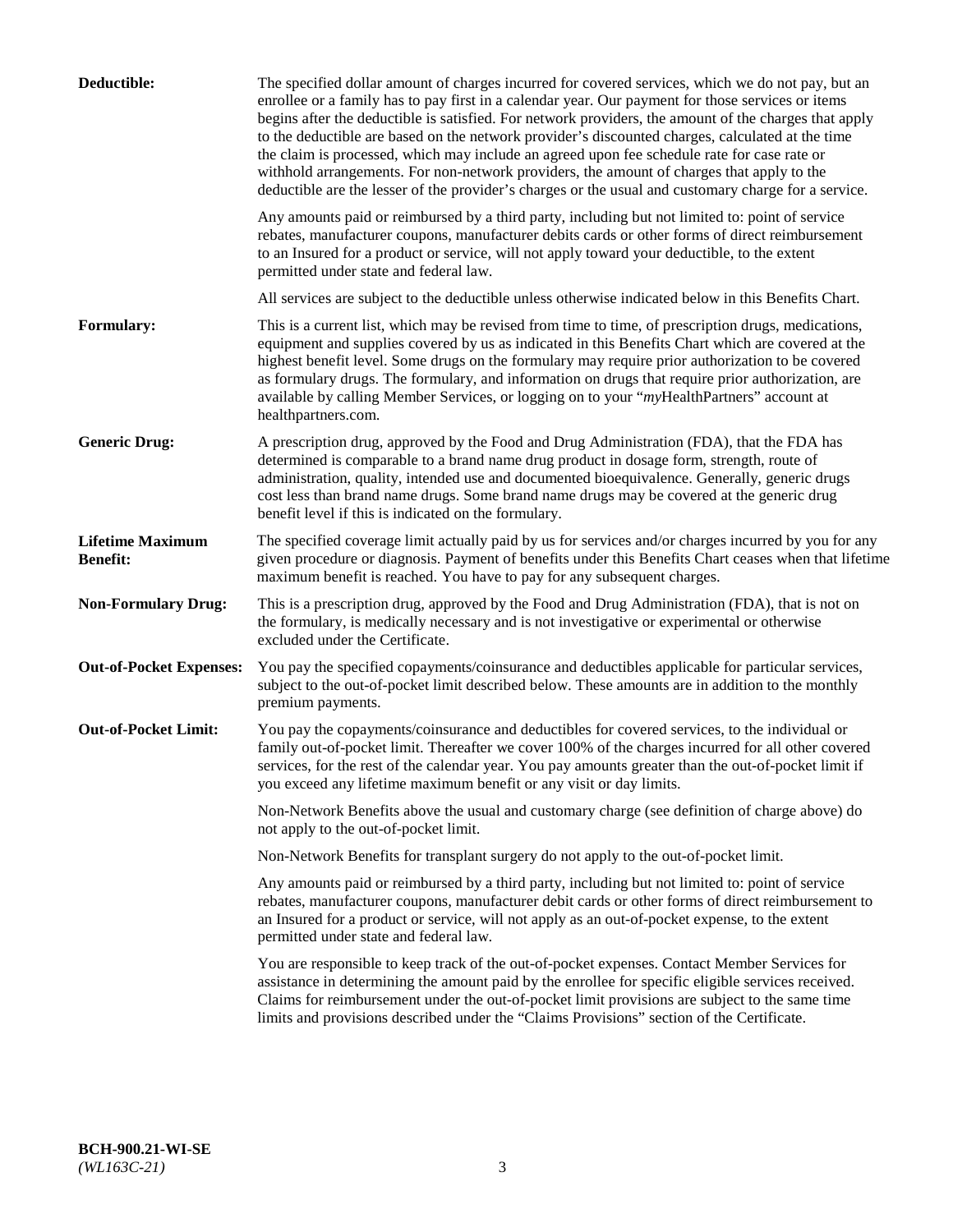**Specialty Drug List:** This is a current list, which may be revised from time to time, of prescription drugs, medications, equipment and supplies, which are typically bio-pharmaceuticals. The purpose of a specialty drug list is to facilitate enhanced monitoring of complex therapies used to treat specific conditions. Specialty drugs are covered by us as indicated in this Benefits Chart. The specialty drug list is available by calling Member Services, or logging on to your "*my*HealthPartners" account at [healthpartners.com.](http://www.healthpartners.com/) **virtuwell:** This is an online service that you may use to receive a diagnosis and treatment for certain routine conditions, such as a cold and flu, ear pain and sinus infections. You may access the virtuwell

website at [virtuwell.com.](http://www.virtuwell.com/)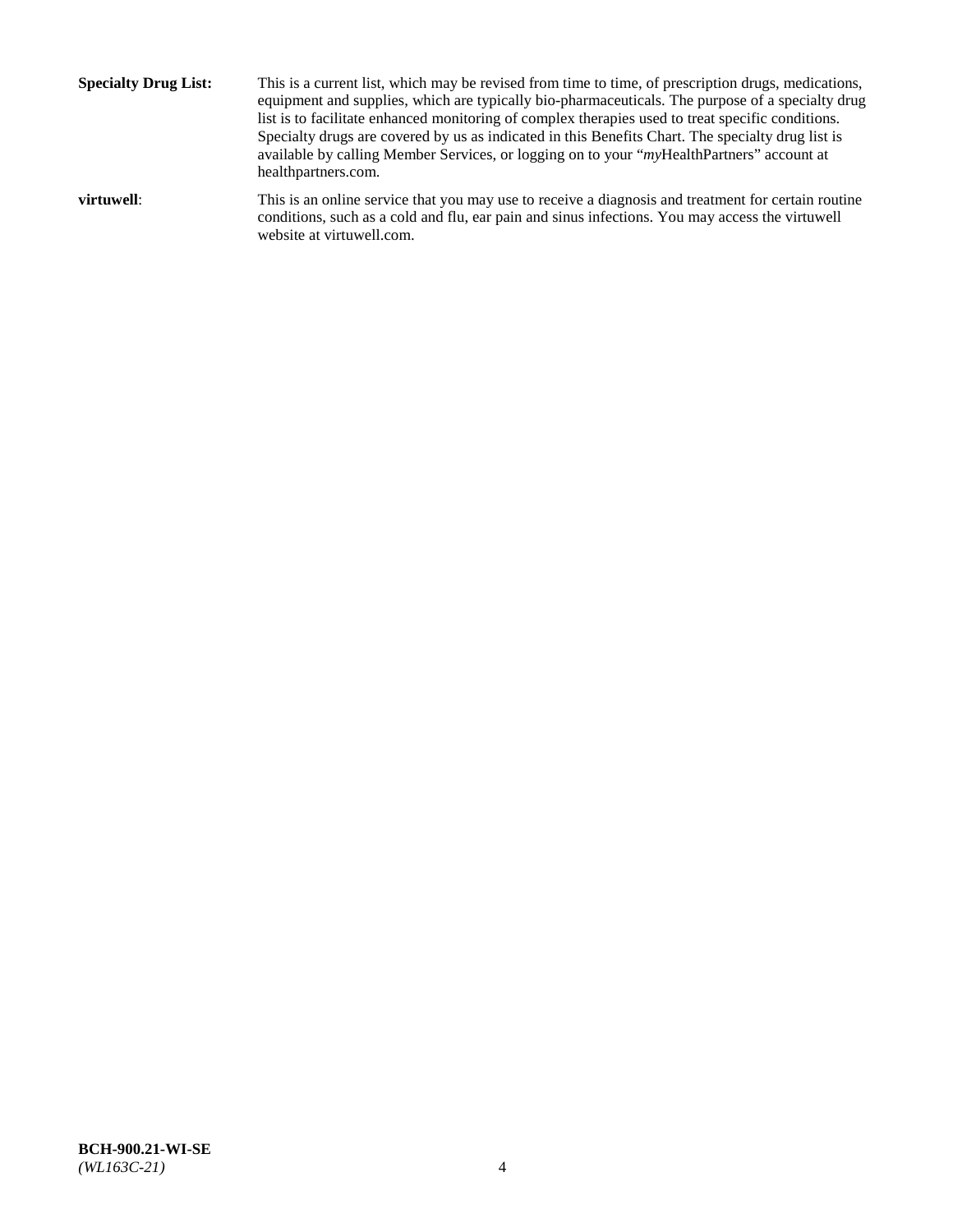### **DEDUCTIBLES AND OUT-OF-POCKET LIMITS**

#### **Individual Calendar Year Deductible (applies to an employee enrolled for single coverage)**

| <b>Network Benefits</b> | <b>Non-Network Benefits</b> |
|-------------------------|-----------------------------|
| \$2,300                 | \$10,000                    |

#### **Family Calendar Year Deductible (applies to an employee and dependents enrolled for family coverage)**

| <b>Network Benefits</b> | <b>Non-Network Benefits</b> |
|-------------------------|-----------------------------|
| \$4,600                 | \$20,000                    |

Separate deductibles must be satisfied under the Network Benefits and Non-Network Benefits.

Any amounts paid or reimbursed by a third party, including but not limited to: point of service rebates, manufacturer coupons, manufacturer debits cards or other forms of direct reimbursement to an Insured for a product or service, will not apply toward your deductible, to the extent permitted under state and federal law.

#### **Individual Calendar Year Out-of-Pocket Limit (applies to an employee enrolled for single coverage)**

| <b>Network Benefits</b> | <b>Non-Network Benefits</b> |
|-------------------------|-----------------------------|
| \$2,600                 | \$30,000                    |

#### **Family Calendar Year Out-of-Pocket Limit (applies to an employee and dependents enrolled for family coverage)**

| <b>Network Benefits</b> | <b>Non-Network Benefits</b> |
|-------------------------|-----------------------------|
| \$5,200                 | \$60,000                    |

Separate Out-of-Pocket Limits must be satisfied under Network Benefits and Non-Network Benefits.

Non-Network Benefits above the usual and customary charge will not apply to the individual or family Out-of-Pocket Limit.

Non-Network Benefits for transplant surgery do not apply to the Out-of-Pocket Limit.

Any amounts paid or reimbursed by a third party, including but not limited to: point of service rebates, manufacturer coupons, manufacturer debit cards or other forms of direct reimbursement to an Insured for a product or service, will not apply as an out-of-pocket expense, to the extent permitted under state and federal law.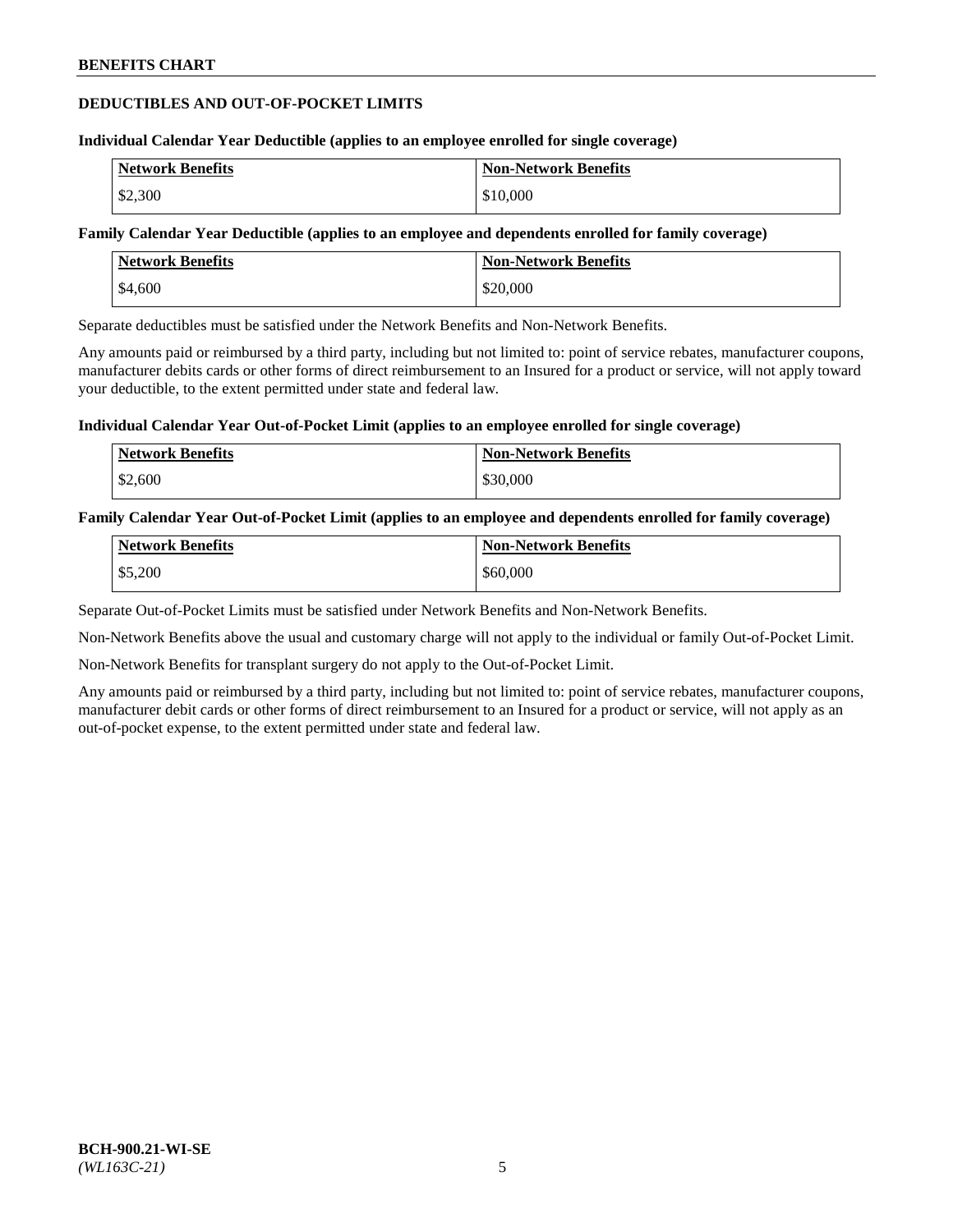# **AMBULANCE AND MEDICAL TRANSPORTATION**

### **Covered Services:**

We cover ambulance and medical transportation for medical emergencies and as shown below.

We also cover medically necessary, non-emergency transportation if it meets our medical coverage criteria. Covered services and supplies are based on established medical policies, which are subject to periodic review and modification by the medical directors. These medical policies (medical coverage criteria) and applicable prior authorization requirements are available by calling Member Services, or logging on to your "*my*HealthPartners" account a[t healthpartners.com.](https://www.healthpartners.com/hp/index.html)

#### **Ambulance and Medical Transportation (other than non-emergency fixed wing air ambulance transportation)**

| <b>Network Benefits</b>       | <b>Non-Network Benefits</b> |
|-------------------------------|-----------------------------|
| 100% of the charges incurred. | See Network Benefits.       |

#### **Non-Emergency Fixed Wing Air Ambulance Transportation**

| <b>Network Benefits</b>       | <b>Non-Network Benefits</b>  |
|-------------------------------|------------------------------|
| 100% of the charges incurred. | 50% of the charges incurred. |

#### **Not Covered:**

See "Services Not Covered" in the Certificate.

### **AUTISM TREATMENT**

#### **Covered Services:**

Your network provider will coordinate the prior authorization process for any autism treatment services. You may call Member Services at 952-883-5000 or toll-free at 1-800-883-2177 if you have any questions or concerns regarding the authorization process.

Please call Member Services at 952-883-5000 or toll-free at 1-800-883-2177 to request authorization for autism treatment services from a non-network provider.

We cover prior authorized evidence-based intensive-level and nonintensive-level treatment of autism spectrum disorders (autism disorder, Asperger's syndrome or pervasive development disorder not otherwise specified).

Covered services are based on established medical policies, which are subject to periodic review and modification by the medical or dental directors. These medical policies (medical coverage criteria) are available by calling Member Services, or logging on to your "*my*HealthPartners" account at [healthpartners.com.](https://www.healthpartners.com/hp/index.html)

**Intensive-Level Services** for children diagnosed with autism spectrum disorders. Intensive-level services must begin on or after two years of age and end before nine years of age. Intensive-level services, on average, are services provided for more than 20 hours of treatment per week. (The average number of hours a week is calculated over a six-month period.)

| <b>Network Benefits</b>                  | <b>Non-Network Benefits</b>              |
|------------------------------------------|------------------------------------------|
| 100% of the charges incurred.            | 50% of the charges incurred.             |
| Limited to 235 visits per calendar year. | Limited to 235 visits per calendar year. |

The maximum number of visits is combined for Network Benefits and Non-Network Benefits.

### **Intensive-Level Services Lifetime Maximum Benefit**

| <b>Network Benefits</b>                                              | <b>Non-Network Benefits</b>                                          |
|----------------------------------------------------------------------|----------------------------------------------------------------------|
| 4 years of cumulative services under this plan or any<br>other plan. | 4 years of cumulative services under this plan or any<br>other plan. |

The Lifetime Maximum Benefit is combined for Network Benefits and Non-Network Benefits.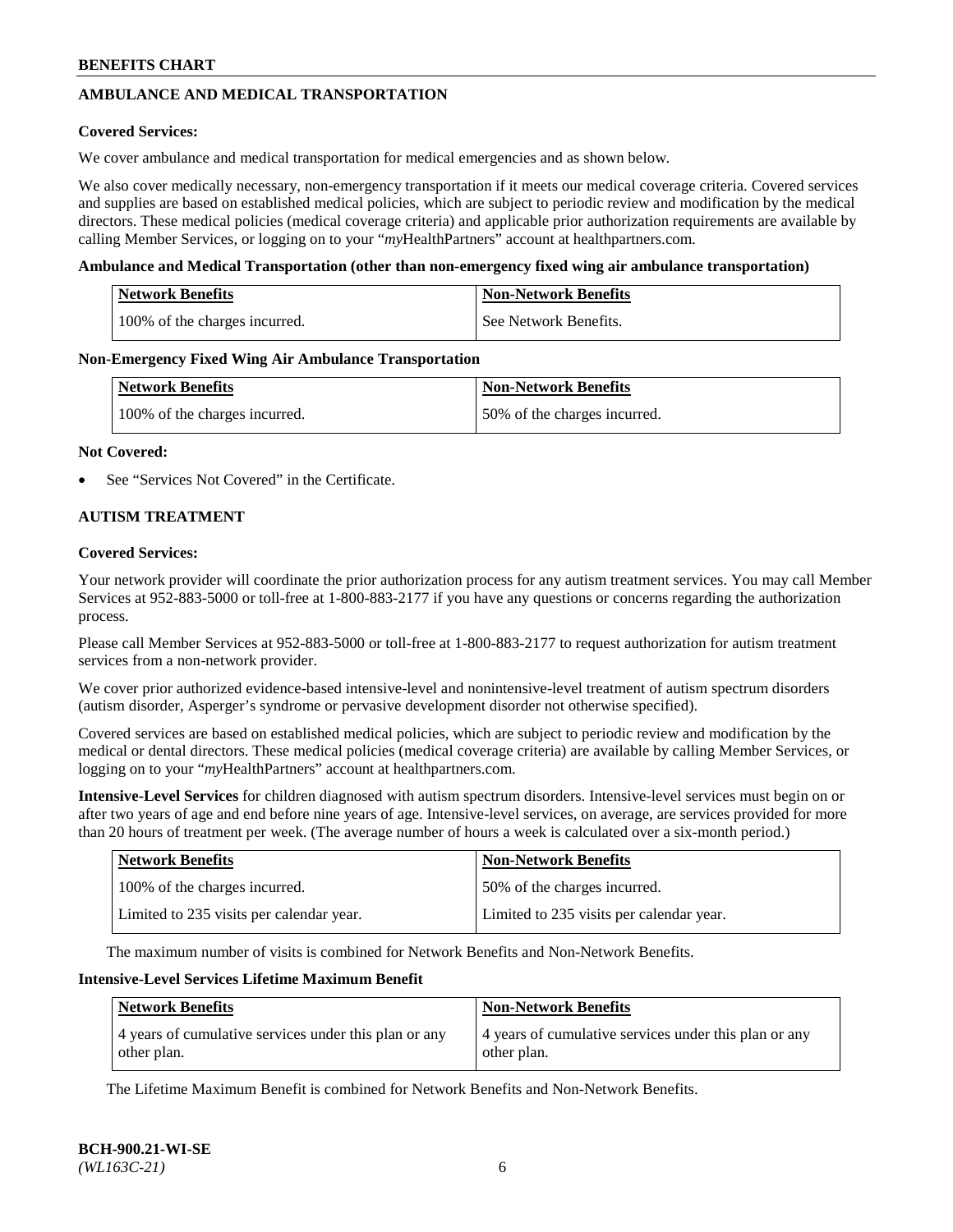#### **Nonintensive-Level Services** for Insureds diagnosed with autism spectrum disorders

| <b>Network Benefits</b>                  | <b>Non-Network Benefits</b>              |
|------------------------------------------|------------------------------------------|
| 100% of the charges incurred.            | 50% of the charges incurred.             |
| Limited to 120 visits per calendar year. | Limited to 120 visits per calendar year. |

The maximum number of visits is combined for Network Benefits and Non-Network Benefits.

### **Not Covered:**

See "Services Not Covered" in the Certificate.

# **BEHAVIORAL HEALTH SERVICES**

#### **Covered Services:**

Covered services are based on established medical policies, which are subject to periodic review and modification by the medical directors. These medical policies (medical coverage criteria) are available by calling Member Services, or logging on to your "*my*HealthPartners" account at [healthpartners.com.](https://www.healthpartners.com/hp/index.html)

**Transitional Treatment Services.** These are services for the treatment of nervous or mental disorders, alcoholism or other drug abuse problems which are provided to an Insured in a less restrictive manner than are inpatient hospital services but in a more intensive manner than are outpatient services. Transitional treatment services are services offered by a provider, and certified by the Wisconsin Department of Health Services for each of the following (except the last bulleted item):

- Mental health services for covered adults in a day treatment program.
- Mental health services for covered children in a day hospital treatment program.
- Services for persons with chronic mental illness provided through a community support program.
- Residential treatment programs for alcohol and/or drug dependent covered persons.
- Alcohol and Other Drug Abuse (AODA) services in, a day treatment program.
- Services for persons who are experiencing a mental health crisis or who are in a situation likely to turn into a mental health crisis if support is not provided.
- Intensive outpatient programs for the treatment of psychoactive substance use disorders provided in accordance with the patient placement criteria of the American Society of Addiction Medicine.

### **Mental Health Services**

We cover services for mental health diagnoses as described in the Diagnostic and Statistical Manual of Mental Disorders – Fifth Edition (DSM 5) (most recent edition) that lead to significant disruption of function in your life.

We provide coverage for mental health treatment ordered by a Wisconsin court under a valid court order that is issued on the basis of a behavioral care evaluation performed by a licensed psychiatrist or doctoral level licensed psychologist, which includes a diagnosis and an individual treatment plan for care in the most appropriate, least restrictive environment. We must be given a copy of the court order and the behavioral care evaluation, and the service must be a covered benefit under this plan, and the service must be provided by a network provider, or other provider as required by law.

**Outpatient Services:** We cover medically necessary outpatient professional mental health services for evaluation, crisis intervention, and treatment of mental health disorders.

A comprehensive diagnostic assessment will be made of each patient as the basis for a determination by a mental health professional, concerning the appropriate treatment and the extent of services required.

Outpatient services we cover for a diagnosed mental health condition include the following:

- Individual, group, family and multi-family therapy.
- Medication management provided by a physician, certified nurse practitioner, or physician's assistant.
- Psychological testing services for the purposes of determining the differential diagnoses and treatment planning for patients currently receiving behavioral health services.
- Partial hospitalization services in a licensed hospital or community mental health center.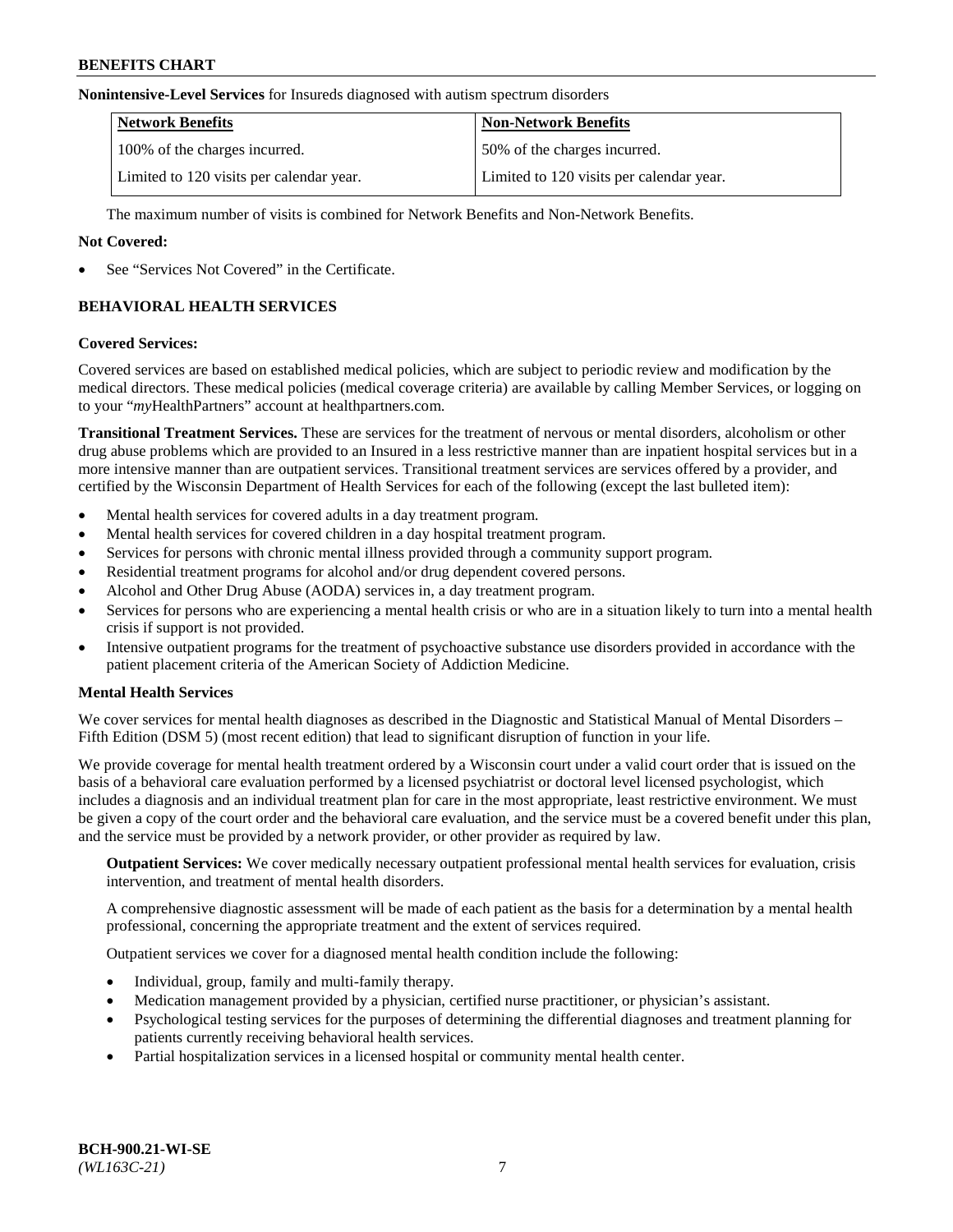- Psychotherapy and nursing services provided in the home if authorized by us.
- Treatment of gender dysphoria that meets medical coverage criteria.

| <b>Network Benefits</b>       | Non-Network Benefits         |
|-------------------------------|------------------------------|
| 100% of the charges incurred. | 50% of the charges incurred. |

#### **Group Therapy**

| Network Benefits              | <b>Non-Network Benefits</b>  |
|-------------------------------|------------------------------|
| 100% of the charges incurred. | 50% of the charges incurred. |

**Inpatient Services:** We cover medically necessary inpatient services in a hospital or licensed residential treatment facility and professional services for treatment of mental health disorders. Medical stabilization is covered under inpatient hospital services in the "Hospital and Skilled Nursing Facility Services" section.

We cover residential care for the treatment of eating disorders in a licensed facility, as an alternative to inpatient care, when it is medically necessary and your physician obtains authorization from us.

| <b>Network Benefits</b>       | <b>Non-Network Benefits</b>  |
|-------------------------------|------------------------------|
| 100% of the charges incurred. | 50% of the charges incurred. |

**Transitional Treatment Services:** We cover transitional treatment services described above for treatment of mental and nervous disorders.

| <b>Network Benefits</b>       | <b>Non-Network Benefits</b>  |
|-------------------------------|------------------------------|
| 100% of the charges incurred. | 50% of the charges incurred. |

#### **Substance Abuse Treatment Services**

We cover medically necessary services for assessments by a licensed alcohol and drug counselor and treatment of Substance Related Disorders as defined in the latest edition of the DSM 5.

**Outpatient Services:** We cover medically necessary outpatient professional services for diagnosis and treatment of alcoholism and other drug abuse problems. Substance abuse treatment services must be provided by a program licensed by the local Department of Health Services. Outpatient services we cover for a diagnosed substance abuse disorder include the following:

- Individual, group, family, and multi-family therapy provided in an office setting.
- We cover opiate replacement therapy including methadone and buprenorphine treatment.

| <b>Network Benefits</b>       | <b>Non-Network Benefits</b>  |
|-------------------------------|------------------------------|
| 100% of the charges incurred. | 50% of the charges incurred. |

**Inpatient Services:** We cover medically necessary inpatient services in a hospital or a licensed residential primary treatment center.

We cover services provided in a hospital that is licensed by the local state and accredited by Medicare.

**Detoxification Services.** We cover detoxification services in a hospital or community detoxification facility if it is licensed by the local Department of Health Services.

| Network Benefits              | <b>Non-Network Benefits</b>  |
|-------------------------------|------------------------------|
| 100% of the charges incurred. | 50% of the charges incurred. |

**Transitional Treatment Services:** We cover transitional treatment services described above for treatment of alcoholism or other drug abuse problems.

| Network Benefits              | <b>Non-Network Benefits</b>  |
|-------------------------------|------------------------------|
| 100% of the charges incurred. | 50% of the charges incurred. |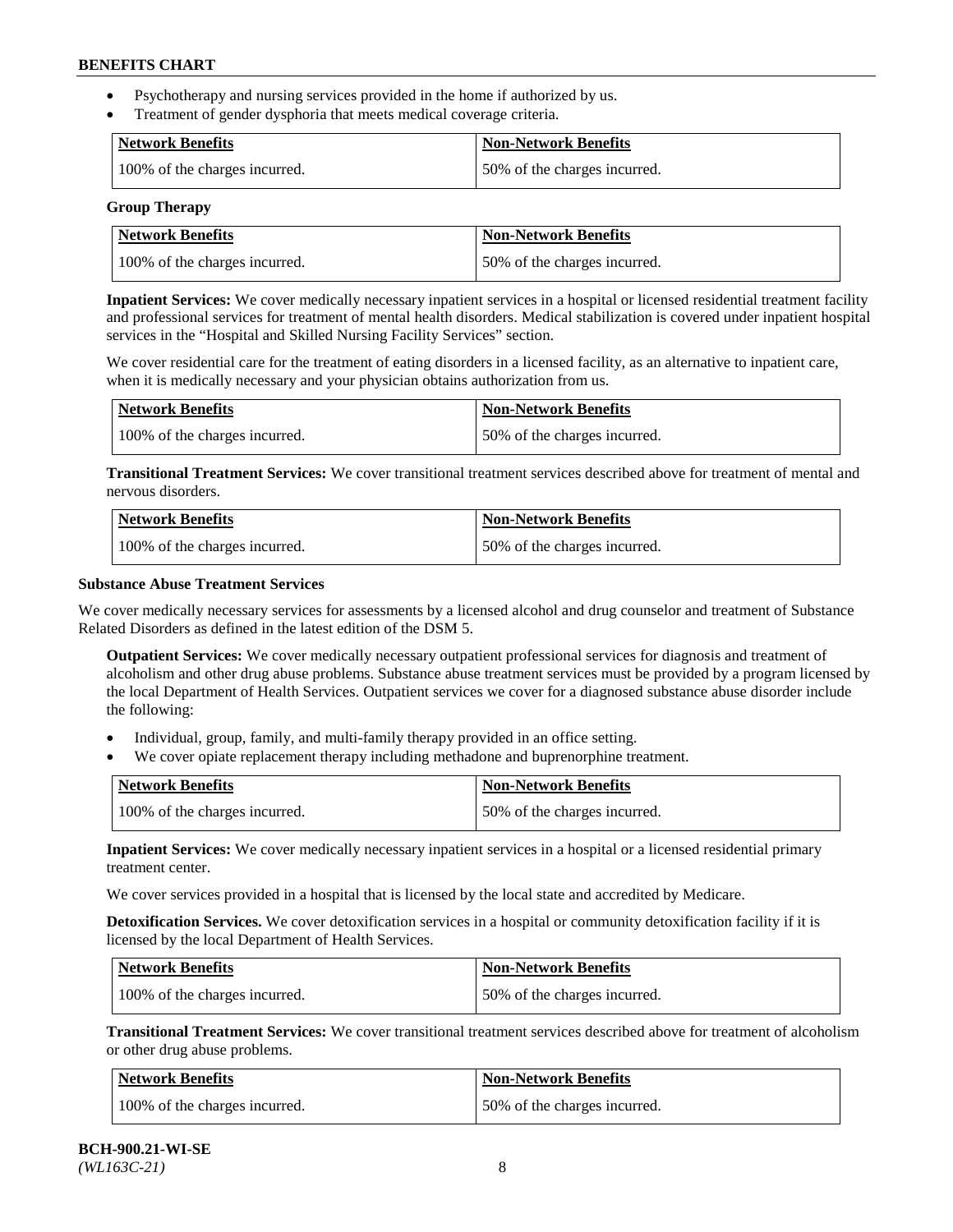**Additional Mental Health and Substance Abuse Treatment Benefits for a Dependent Child Who is a Student:** If a dependent child is a student in a school and that school is located in Wisconsin, but outside of our service area, we cover services as required under Wisconsin Statute 609.655.

| <b>Network Benefits</b>       | <b>Non-Network Benefits</b>  |
|-------------------------------|------------------------------|
| 100% of the charges incurred. | 50% of the charges incurred. |

### **Not Covered:**

See "Services Not Covered" in the Certificate.

### **CHIROPRACTIC SERVICES**

#### **Covered Services:**

We cover chiropractic services for rehabilitative care. Chiropractic services are adjustments to any abnormal articulations of the human body, especially those of the spinal column, for the purpose of giving freedom of action to impinged nerves that may cause pain or deranged function.

Massage therapy which is performed in conjunction with other treatment/modalities by a chiropractor, is part of a prescribed treatment plan and is not billed separately is covered

| <b>Network Benefits</b>       | <b>Non-Network Benefits</b>  |
|-------------------------------|------------------------------|
| 100% of the charges incurred. | 50% of the charges incurred. |

#### **Not Covered:**

- Massage therapy for the purpose of comfort or convenience of the Insured.
- See "Services Not Covered" in the Certificate.

# **CLINICAL TRIALS**

### **Covered Services:**

We cover certain routine services if you participate in a Phase I, Phase II, Phase III or Phase IV approved clinical trial that is conducted in relation to the prevention, detection, or treatment of cancer or other life-threatening disease or condition as defined in the Affordable Care Act. Approved clinical trials include (1) federally funded trials when the study or investigation is approved or funded by any of the federal agencies defined in the Public Health Services Act, section 2709 (d) (1) (A); (2) the study or investigation is conducted under an investigational new drug application reviewed by the Food and Drug Administration; and (3) the study or investigation is a drug trial that is exempt from having such an investigational new drug application. We cover routine patient costs for services that would be eligible under the Certificate and this Benefits Chart if the service were provided outside of a clinical trial.

| Coverage level is same as corresponding<br>Coverage level is same as corresponding Network<br>Non-Network Benefits, depending on type of service<br>Benefits, depending on type of service provided such as | <b>Network Benefits</b> | <b>Non-Network Benefits</b> |
|-------------------------------------------------------------------------------------------------------------------------------------------------------------------------------------------------------------|-------------------------|-----------------------------|
| Office Visits for Illness or Injury, Inpatient or<br>provided such as Office Visits for Illness or Injury,<br>Inpatient or Outpatient Hospital Services.<br><b>Outpatient Hospital Services.</b>            |                         |                             |

#### **Not Covered:**

- The investigative or experimental item, device or service itself.
- Items or services that are provided solely to satisfy data collection and analysis needs and that are not used in the direct clinical management of the patient.
- A service that is clearly inconsistent with widely accepted and established standards of care for a particular diagnosis.
- See "Services Not Covered" in the Certificate.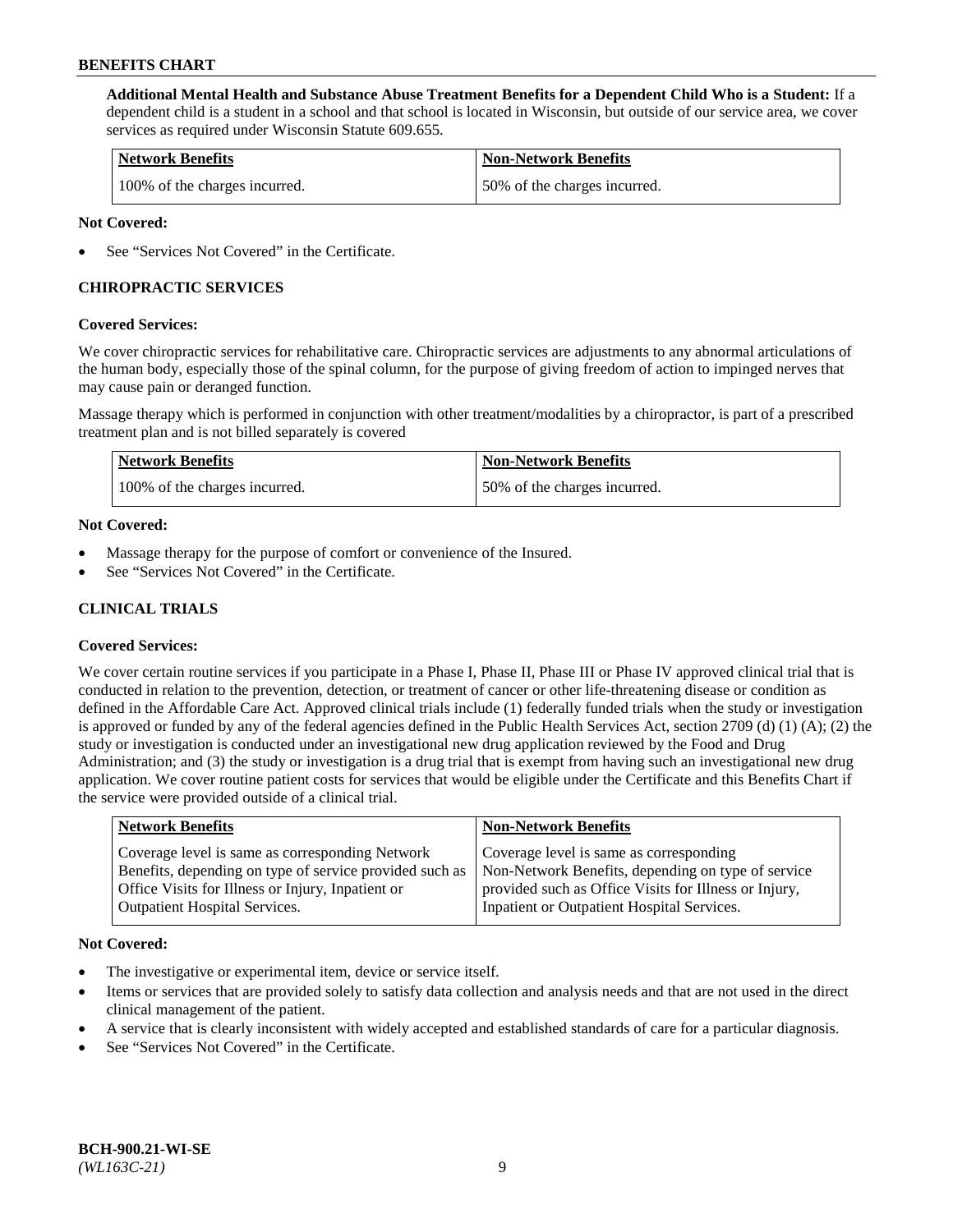# **DENTAL SERVICES**

### **Covered Services:**

We cover services as described below.

**Accidental Dental Services:** We cover dentally necessary services to treat and restore damage done to sound, natural, unrestored teeth as a result of an accidental injury. Coverage is for damage caused by external trauma to face and mouth only, not for cracked or broken teeth, which result from biting or chewing. We cover restorations, root canals, crowns and replacement of teeth lost that are directly related to the accident in which the Insured was involved. We cover initial exam, x-rays and palliative treatment including extractions, and other oral surgical procedures directly related to the accident. Subsequent treatment must be initiated within the policies time-frame and must be directly related to the accident. We do not cover restoration and replacement of teeth that are not "sound and natural" at the time of the accident.

Full mouth rehabilitations to correct occlusion (bite) and malocclusion (misaligned teeth not due to the accident) are not covered.

When an implant-supported dental prosthetic treatment is pursued, the accidental dental benefit will be applied to the prosthetic procedure. Benefits are limited to the amount that would be paid toward the placement of a removable dental prosthetic appliance that could be used in the absence of implant treatment. Care must be provided or pre-authorized by a HealthPartners dentist.

| <b>Network Benefits</b>       | <b>Non-Network Benefits</b>  |
|-------------------------------|------------------------------|
| 100% of the charges incurred. | 50% of the charges incurred. |

For all accidental dental services, treatment and/or restoration must be initiated within six months of the date of the injury. Coverage is limited to the initial course of treatment and/or initial restoration. Services must be provided within 24 months of the date of injury to be covered.

#### **Medical Referral Dental Services**

**Medically Necessary Outpatient Dental Services:** We cover medically necessary outpatient dental services. Coverage is limited to dental services required for treatment of an underlying medical condition, e.g., removal of teeth to complete radiation treatment for cancer of the jaw, cysts and lesions.

| <b>Network Benefits</b>       | <b>Non-Network Benefits</b>  |
|-------------------------------|------------------------------|
| 100% of the charges incurred. | 50% of the charges incurred. |

**Medically Necessary Hospitalization and Anesthesia for Dental Care:** We cover medically necessary hospitalization for dental care. This is limited to charges incurred by an Insured who: (1) is a child under age  $5$ ; (2) is severely disabled; (3) has a medical condition, and requires hospitalization or general anesthesia for dental care treatment; or (4) is a child between ages 5 and 12 and care in dental offices has been attempted unsuccessfully and usual methods of behavior modification have not been successful, or when extensive amounts of restorative care, exceeding four appointments, are required. Coverage is limited to facility and anesthesia charges. Oral surgeon/dentist professional fees are not covered. The following are examples, though not all-inclusive, of medical conditions which may require hospitalization for dental services: severe asthma, severe airway obstruction or hemophilia. Hospitalization required due to the behavior of the Insured or due to the extent of the dental procedure is not covered.

| Network Benefits              | <b>Non-Network Benefits</b>  |
|-------------------------------|------------------------------|
| 100% of the charges incurred. | 50% of the charges incurred. |

**Medical Complications of Dental Care:** We cover medical complications of dental care. Treatment must be medically necessary care and related to medical complications of non-covered dental care, including complications of the head, neck, or substructures.

| Network Benefits              | Non-Network Benefits         |
|-------------------------------|------------------------------|
| 100% of the charges incurred. | 50% of the charges incurred. |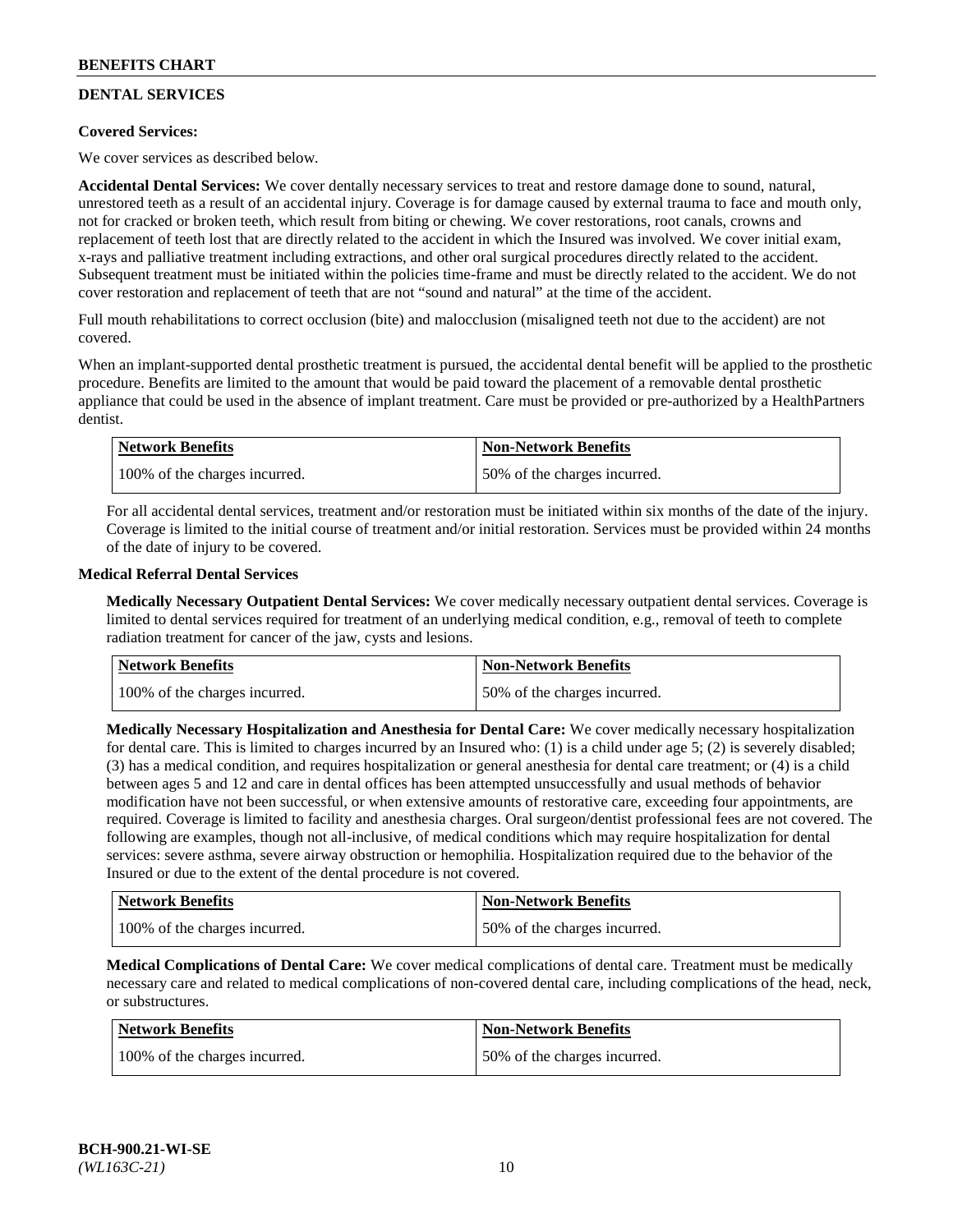**Oral Surgery:** We cover oral surgery. Coverage is limited to treatment of medical conditions requiring oral surgery, such as treatment of oral neoplasm, non-dental cysts, fracture of the jaws, trauma of the mouth and jaws, and any other oral surgery procedures provided as medically necessary dental services.

| <b>Network Benefits</b>       | Non-Network Benefits         |
|-------------------------------|------------------------------|
| 100% of the charges incurred. | 50% of the charges incurred. |

**Treatment of Cleft Lip and Cleft Palate:** We cover treatment of cleft lip and cleft palate of a dependent child, including orthodontic treatment and oral surgery directly related to the cleft. Dental services which are not required for the treatment of cleft lip or cleft palate are not covered. If a dependent child covered under the Certificate and Benefits Chart is also covered under a dental plan which includes orthodontic services, that dental plan shall be considered primary for the necessary orthodontic services. Oral appliances are subject to the same copayment, conditions and limitations as durable medical equipment.

| <b>Network Benefits</b>                               | <b>Non-Network Benefits</b>                            |
|-------------------------------------------------------|--------------------------------------------------------|
| Coverage level is same as corresponding Network       | Coverage level is same as corresponding                |
| Benefits, depending on type of service provided, such | Non-Network Benefits, depending on type of service     |
| as Office Visits for Illness or Injury, Inpatient or  | provided, such as Office Visits for Illness or Injury, |
| Outpatient Hospital Services.                         | Inpatient or Outpatient Hospital Services.             |

**Treatment of Temporomandibular Disorder (TMD) and Craniomandibular Disorder (CMD):** We cover diagnostic procedures, surgical treatment and non-surgical treatment (including intraoral splint therapy devices) for temporomandibular disorder (TMD) and craniomandibular disorder (CMD), which is medically necessary care. Dental services which are not required to directly treat TMD or CMD are not covered.

| <b>Network Benefits</b>       | <b>Non-Network Benefits</b>  |
|-------------------------------|------------------------------|
| 100% of the charges incurred. | 50% of the charges incurred. |

#### **Not Covered:**

- Dental treatment, procedures or services not listed in this Benefits Chart.
- Accident-related dental services if treatment is: (1) provided to teeth which are not sound and natural; (2) to teeth which have been restored; (3) initiated beyond six months from the date of the injury; (4) received beyond the initial treatment or restoration; or (5) received beyond 24 months from the date of injury.
- Oral surgery to remove wisdom teeth.
- Orthognathic treatment or procedures and all related services.
- See "Services Not Covered" in the Certificate.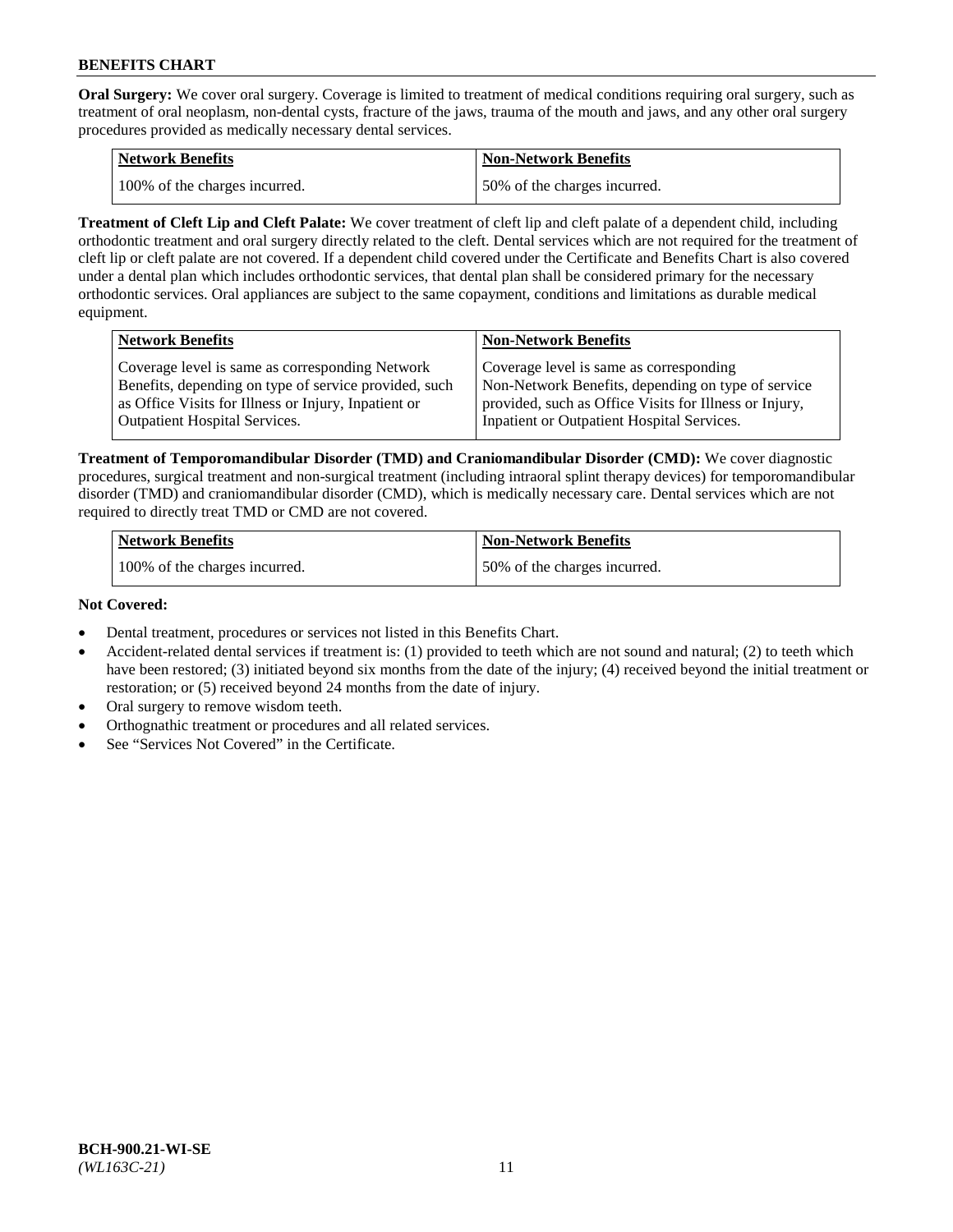# **DIAGNOSTIC IMAGING SERVICES**

#### **Covered Services:**

We cover diagnostic imaging, when ordered by a provider and provided in a clinic or outpatient hospital facility.

For Network Benefits, non-emergent, scheduled outpatient Magnetic Resonance Imaging (MRI) and Computed Tomography (CT) must be provided at a designated facility. Your physician or facility will obtain or verify prior authorization for these services, as needed.

We cover services provided in a clinic or outpatient hospital facility. To see the benefit level for inpatient hospital or skilled nursing facility services, see benefits under "Inpatient Hospital and Skilled Nursing Facility Services".

#### **Outpatient Magnetic Resonance Imaging (MRI) and Computed Tomography (CT)**

| <b>Network Benefits</b>       | <b>Non-Network Benefits</b>  |
|-------------------------------|------------------------------|
| 100% of the charges incurred. | 50% of the charges incurred. |

#### **All Other Outpatient Diagnostic Imaging Services**

#### **Services for Illness or Injury**

| Network Benefits              | <b>Non-Network Benefits</b>  |
|-------------------------------|------------------------------|
| 100% of the charges incurred. | 50% of the charges incurred. |

#### **Preventive Services (MRI/CT procedures are not considered preventive)**

Diagnostic imaging services associated with preventive services are covered at the benefit level shown in the "Preventive Services" section of this Benefits Chart.

#### **Not Covered:**

See "Services Not Covered" in the Certificate.

# **DURABLE MEDICAL EQUIPMENT, PROSTHETICS, ORTHOTICS AND SUPPLIES**

#### **Covered Services:**

We cover equipment and services, as described below.

We cover durable medical equipment and services, prosthetics, orthotics and supplies, subject to the limitations below, including certain disposable supplies, enteral feedings and the following diabetic supplies and equipment: glucose monitors, insulin pumps limited to the purchase of one pump per year, syringes, blood and urine test strips and other diabetic supplies as deemed medically appropriate and necessary, for Insureds with gestational, Type I or Type II diabetes.

We cover external hearing aids, cochlear implants, and related treatment prescribed by a physician or by a licensed audiologist for Insureds under 18 years of age who have hearing loss.

We also cover basic hearing aids for Insureds age 18 or older for the correction of a hearing impairment.

Osseointegrated or bone-anchored hearing aids are only covered for Insureds who have hearing loss that is not correctable by any other procedure.

Hearing aids are limited to one basic, standard hearing aid for each ear every three years.

A basic hearing aid is defined as a hearing device that consists of a microphone, amplifier, volume control, battery and receiver, which is up to date using the latest technology. It does not include upgrades above and beyond the functionality of a basic hearing aid, including, but not limited to, hearing improvements for group settings, background noise, Bluetooth/remote control functionality, or extended warranties. Charges for upgrades above the cost of a basic, standard hearing aid are not covered.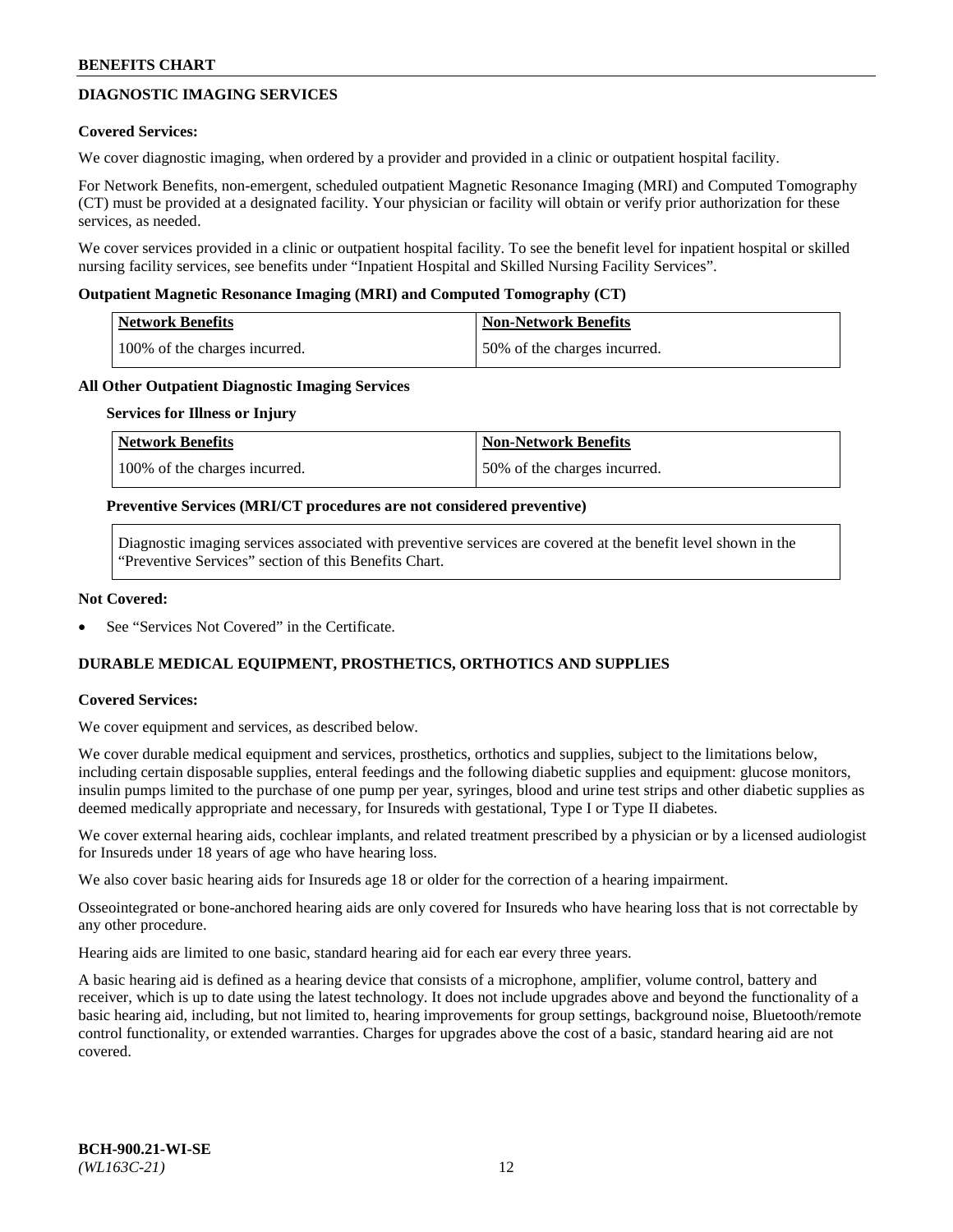### **Diabetic Supplies Purchased at a Pharmacy**

| <b>Network Benefits</b>       | <b>Non-Network Benefits</b>  |
|-------------------------------|------------------------------|
| 100% of the charges incurred. | 50% of the charges incurred. |

#### **Diabetic Supplies Purchased from a Non-Pharmacy Provider**

| <b>Network Benefits</b>                                               | <b>Non-Network Benefits</b>  |
|-----------------------------------------------------------------------|------------------------------|
| 100% of the charges incurred if purchased from an<br>approved vendor. | 50% of the charges incurred. |

#### **Special Dietary Treatment for Phenylketonuria (PKU) if it meets our medical coverage criteria**

| Network Benefits              | <b>Non-Network Benefits</b>  |
|-------------------------------|------------------------------|
| 100% of the charges incurred. | 50% of the charges incurred. |

#### **Oral Amino Acid Based Elemental Formula if it meets our Medical Coverage Criteria**

| <b>Network Benefits</b>       | <b>Non-Network Benefits</b>  |
|-------------------------------|------------------------------|
| 100% of the charges incurred. | 50% of the charges incurred. |

### **All Other Durable Medical Equipment, Prosthetics, Orthotics and Supplies**

| <b>Network Benefits</b>       | <b>Non-Network Benefits</b>  |
|-------------------------------|------------------------------|
| 100% of the charges incurred. | 50% of the charges incurred. |

#### **Limitations:**

Coverage of durable medical equipment is limited by the following:

- No more than a 93-day supply of diabetic supplies are covered and dispensed at a time.
- Payment will not exceed the cost of an alternate piece of equipment or service that is effective and medically necessary.
- For prosthetic benefits, other than oral appliances for cleft lip and cleft palate, payment will not exceed the cost of an alternate piece of equipment or service that is effective, medically necessary and enables Insureds to conduct standard activities of daily living.
- We reserve the right to determine if an item will be approved for rental vs. purchase.
- We require that certain diabetic supplies and equipment be purchased at a pharmacy.
- Diabetic supplies and equipment are limited to certain models and brands.
- Durable medical equipment and supplies must be obtained or repaired by approved vendors.
- Covered services and supplies are based on established medical policies which are subject to periodic review and modification by the medical or dental directors. Our medical policy for diabetic supplies includes information on our required models and brands. These medical policies (medical coverage criteria) are available by calling Member Services, or logging on to your "*my*HealthPartners" account a[t healthpartners.com.](https://www.healthpartners.com/hp/index.html)

### **Not Covered:**

Items which are not eligible for coverage include, but are not limited to:

- Replacement or repair of any covered items, if the items are (i) damaged or destroyed by misuse, abuse or carelessness, (ii) lost; or (iii) stolen.
- Duplicate or similar items.
- Labor and related charges for repair of any covered items which are more than the cost of replacement by an approved vendor.
- Sales tax, mailing, delivery charges, service call charges.
- Items which are primarily educational in nature or for hygiene, vocation, comfort, convenience or recreation.
- Communication aids or devices: equipment to create, replace or augment communication abilities including, but not limited to, speech processors, receivers, communication boards, or computer or electronic assisted communication.
- Implantable and osseointegrated or bone-anchored hearing aids and their fitting, except as specifically described in this Benefits Chart. This exclusion does not apply to cochlear implants.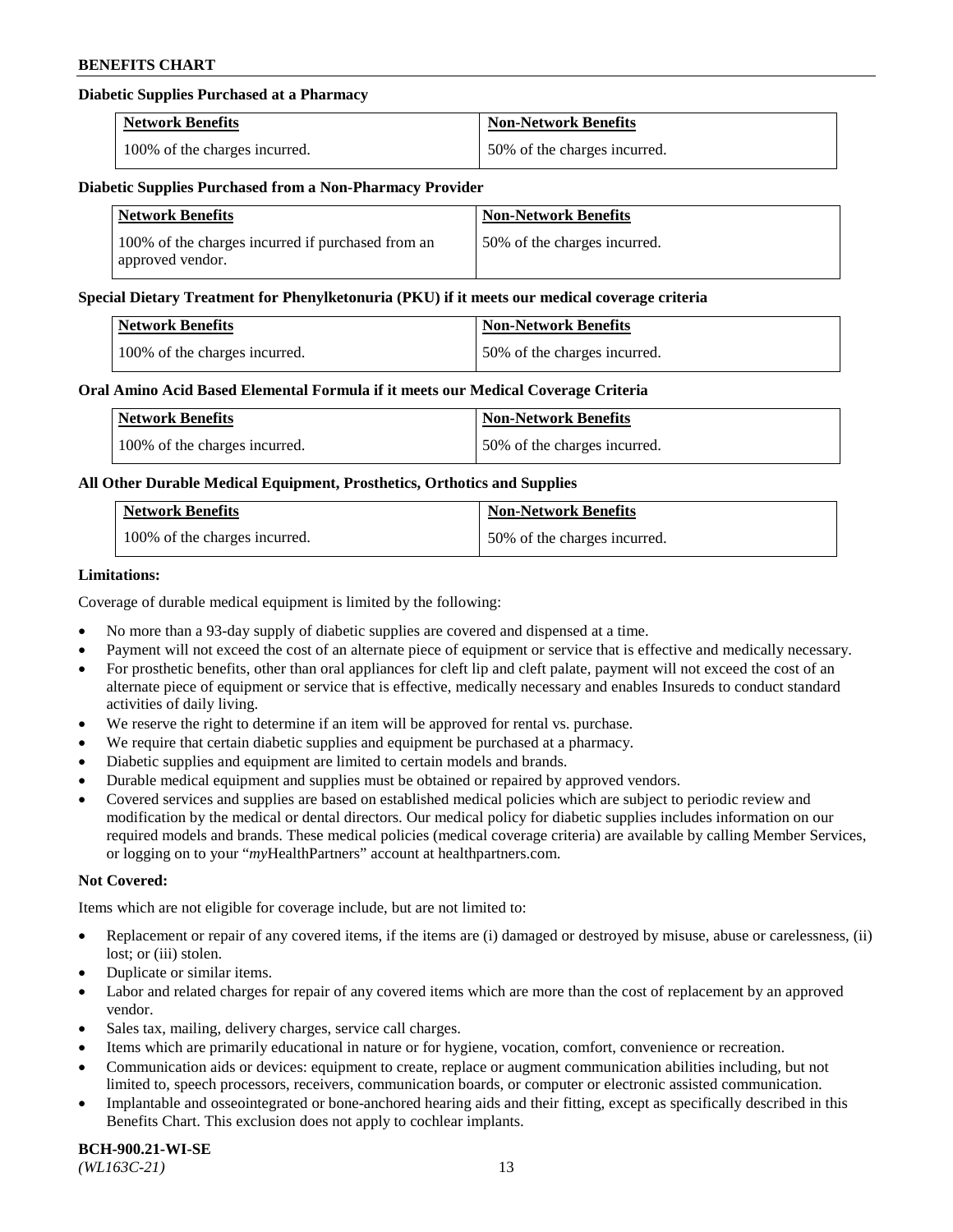- Eyeglasses, contact lenses and their fitting, measurement and adjustment, except as specifically described in this Benefits Chart.
- Hair prostheses (wigs).
- Household equipment which primarily has customary uses other than medical, such as, but not limited to, exercise cycles, air purifiers, central or unit air conditioners, water purifiers, non-allergenic pillows, mattresses or waterbeds.
- Household fixtures including, but not limited to, escalators or elevators, ramps, swimming pools and saunas.
- Modifications to the structure of the home including, but not limited to, wiring, plumbing or charges for installation of equipment.
- Vehicle, car or van modifications including, but not limited to, hand brakes, hydraulic lifts and car carrier.
- Rental equipment while owned equipment is being repaired by non-contracted vendors, beyond one month rental of medically necessary equipment.
- Other equipment and supplies, including but not limited to assistive devices, that we determine are not eligible for coverage.
- See "Services Not Covered" in the Certificate.

# **EMERGENCY AND URGENTLY NEEDED CARE SERVICES**

### **Covered Services:**

We cover services for emergency care and urgently needed care if the services are otherwise eligible for coverage under the Certificate.

**Urgently Needed Care.** These are services to treat an unforeseen illness or injury that:

- are required in order to prevent a serious deterioration in your health; and
- cannot be delayed until the next available clinic or office hours.

| <b>Network Benefits</b>       | <b>Non-Network Benefits</b> |
|-------------------------------|-----------------------------|
| 100% of the charges incurred. | See Network Benefits.       |

**Emergency Care.** These are services to treat:

- the sudden, unexpected onset of illness or injury which, if left untreated or unattended until the next available clinic or office hours, would result in hospitalization; or
- a condition requiring professional health services immediately necessary to preserve life or stabilize health.

When reviewing claims for coverage of emergency services, our medical director will take into consideration a reasonable layperson's belief that the circumstances required immediate medical care that could not wait until the next working day or next available clinic appointment.

### **Emergency Care in a Hospital Emergency Room, including Professional Services of a Physician**

| <b>Network Benefits</b>       | <b>Non-Network Benefits</b> |
|-------------------------------|-----------------------------|
| 100% of the charges incurred. | See Network Benefits.       |

### **Inpatient Emergency Care in a Hospital**

| <b>Network Benefits</b>       | <b>Non-Network Benefits</b> |
|-------------------------------|-----------------------------|
| 100% of the charges incurred. | See Network Benefits.       |

### **Not Covered:**

See "Services Not Covered" in the Certificate.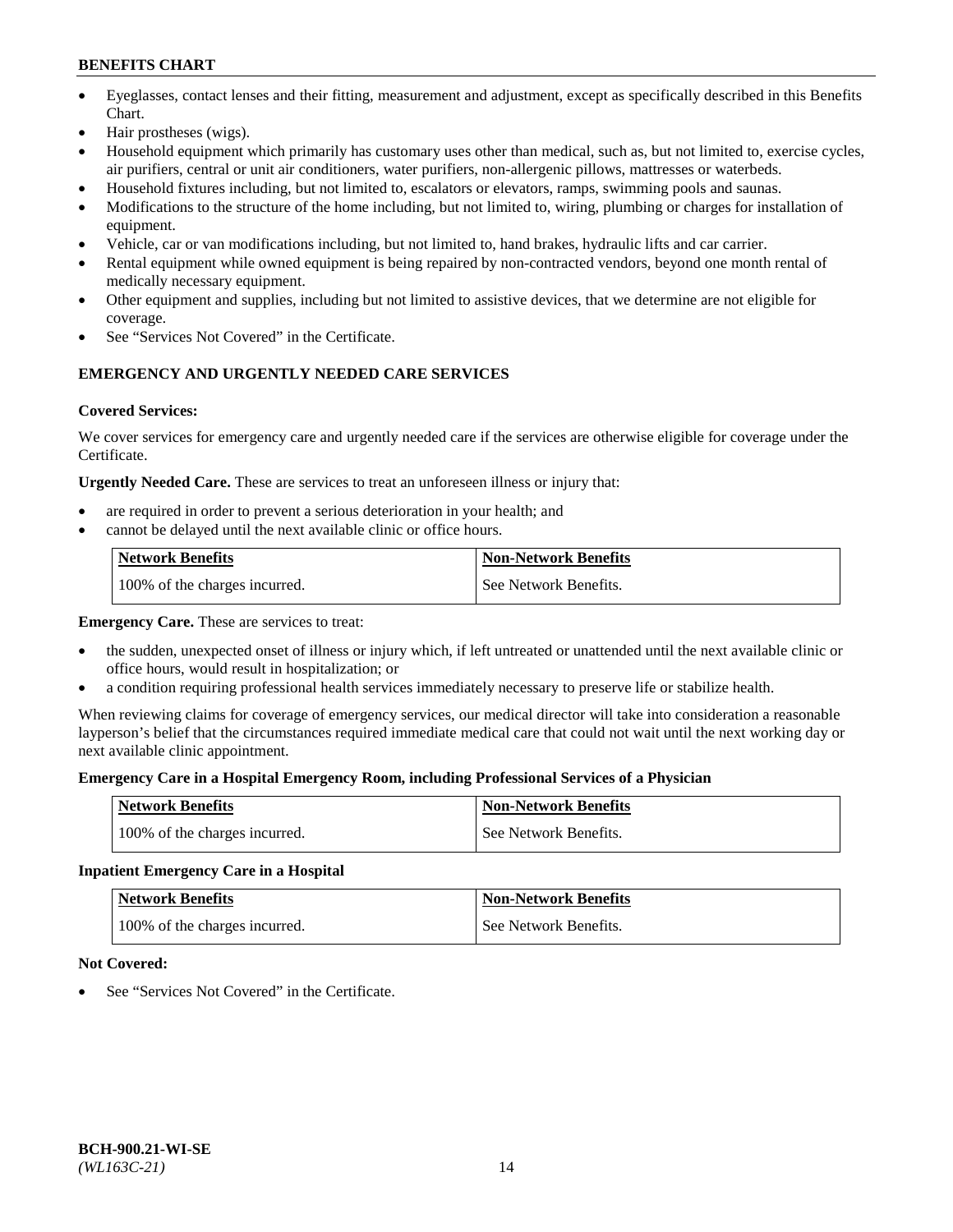# **GENE THERAPY**

### **Covered Services:**

We cover gene therapy treatment if it meets our medical coverage criteria.

| <b>Network Benefits</b>                                                                                                                                                                                 | <b>Non-Network Benefits</b> |
|---------------------------------------------------------------------------------------------------------------------------------------------------------------------------------------------------------|-----------------------------|
| Coverage level is same as corresponding Network<br>Benefits, depending on type of service provided such as<br>Office Visits for Illness or Injury, Inpatient or<br><b>Outpatient Hospital Services.</b> | No coverage.                |

### **Limitations:**

- Gene therapy must be provided by a designated provider.
- Specific types of gene therapy are limited to therapies and conditions specified in our medical coverage criteria.

# **Not Covered:**

See "Services Not Covered" in the Certificate.

### **HEALTH EDUCATION**

#### **Covered Services:**

We cover education for preventive services and education for the management of chronic health problems (such as diabetes).

| <b>Network Benefits</b>                                     | <b>Non-Network Benefits</b>  |
|-------------------------------------------------------------|------------------------------|
| 100% of the charges incurred.<br>Deductible does not apply. | 50% of the charges incurred. |

#### **Not Covered:**

See "Services Not Covered" in the Certificate.

### **HOME-BASED HEALTH ASSESSMENT PROGRAM**

#### **Covered Services:**

If you meet our criteria for coverage, you may qualify for our home-based comprehensive health risk assessment program. The program covers a health assessment with a designated nurse practitioner.

| Network Benefits                                            | <b>Non-Network Benefits</b> |
|-------------------------------------------------------------|-----------------------------|
| 100% of the charges incurred.<br>Deductible does not apply. | No coverage.                |

#### **Not Covered:**

See "Services Not Covered" in the Certificate.

### **HOME HEALTH SERVICES**

#### **Covered Services:**

We cover skilled nursing services, physical therapy, occupational therapy, speech therapy, respiratory therapy and other therapeutic services, non-routine prenatal and postnatal services, routine postnatal well child visits, as described in our medical coverage criteria, phototherapy services for newborns, home health aide services and other eligible home health services when provided in your home, if you are homebound (i.e., unable to leave home without considerable effort due to a medical condition). Lack of transportation does not constitute homebound status. For phototherapy services for newborns and high risk prenatal services, supplies and equipment are included.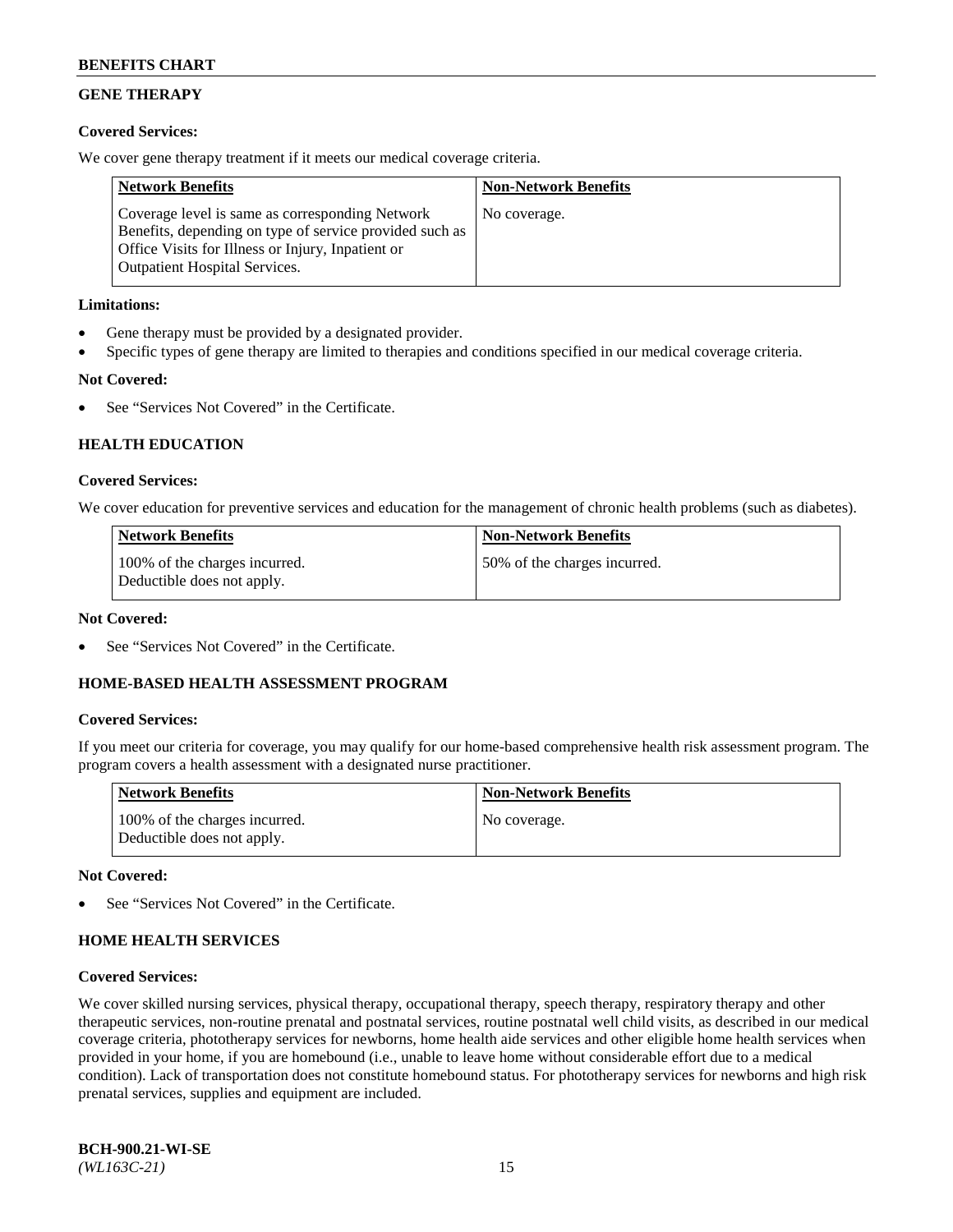We cover total parenteral nutrition/intravenous ("TPN/IV") therapy, equipment, supplies and drugs in connection with IV therapy. IV line care kits are covered under Durable Medical Equipment.

We cover palliative care benefits. Palliative care includes symptom management, education and establishing goals of care. We waive the requirement that you be homebound for a limited number of home visits for palliative care (as shown in this Benefits Chart), if you have a life-threatening, non-curable condition which has a prognosis of survival of two years or less. Additional palliative care visits are eligible under the home health services benefit if you are homebound and meet all other requirements defined in this section.

You do not need to be homebound to receive total parenteral nutrition/intravenous ("TPN/IV") therapy.

Home health services are eligible and covered only when:

- medically necessary; and
- provided as rehabilitative care, terminal care or maternity care; and
- ordered by a physician, and included in the written home care plan.

### **Physical Therapy, Occupational Therapy, Speech Therapy, Respiratory Therapy, Home Health Aide Services and Palliative Care**

| <b>Network Benefits</b>       | <b>Non-Network Benefits</b>  |
|-------------------------------|------------------------------|
| 100% of the charges incurred. | 50% of the charges incurred. |

### **TPN/IV Therapy, Skilled Nursing Services, Non-Routine Prenatal/Postnatal Services, and Phototherapy**

| <b>Network Benefits</b>       | <b>Non-Network Benefits</b>  |
|-------------------------------|------------------------------|
| 100% of the charges incurred. | 50% of the charges incurred. |

Each 24-hour visit (or shifts up to 24-hour visits) equals one visit and counts toward the Maximum visits for all other services shown below. Any visit that lasts less than 24 hours regardless of the length of the visit, will count as one visit toward the Maximum visits for all other services shown below. All visits must be medically necessary and benefit eligible.

#### **Routine Prenatal/Postnatal Services and Child Health Supervision Services**

| Network Benefits                                            | <b>Non-Network Benefits</b>  |
|-------------------------------------------------------------|------------------------------|
| 100% of the charges incurred.<br>Deductible does not apply. | 50% of the charges incurred. |

# **Maximum Visits for Palliative Care**

If you are eligible to receive palliative care in the home and you are not homebound, there is a maximum of 12 visits per calendar year.

#### **Maximum Visits for All Services Other Than Palliative Care**

| Network Benefits             | <b>Non-Network Benefits</b>  |
|------------------------------|------------------------------|
| 60 visits per calendar year. | 30 visits per calendar year. |

Each visit provided under the Network Benefits and Non-Network Benefits counts toward the maximums shown under both Maximum visits sections. The routine postnatal well child visits do not count toward the visit limit.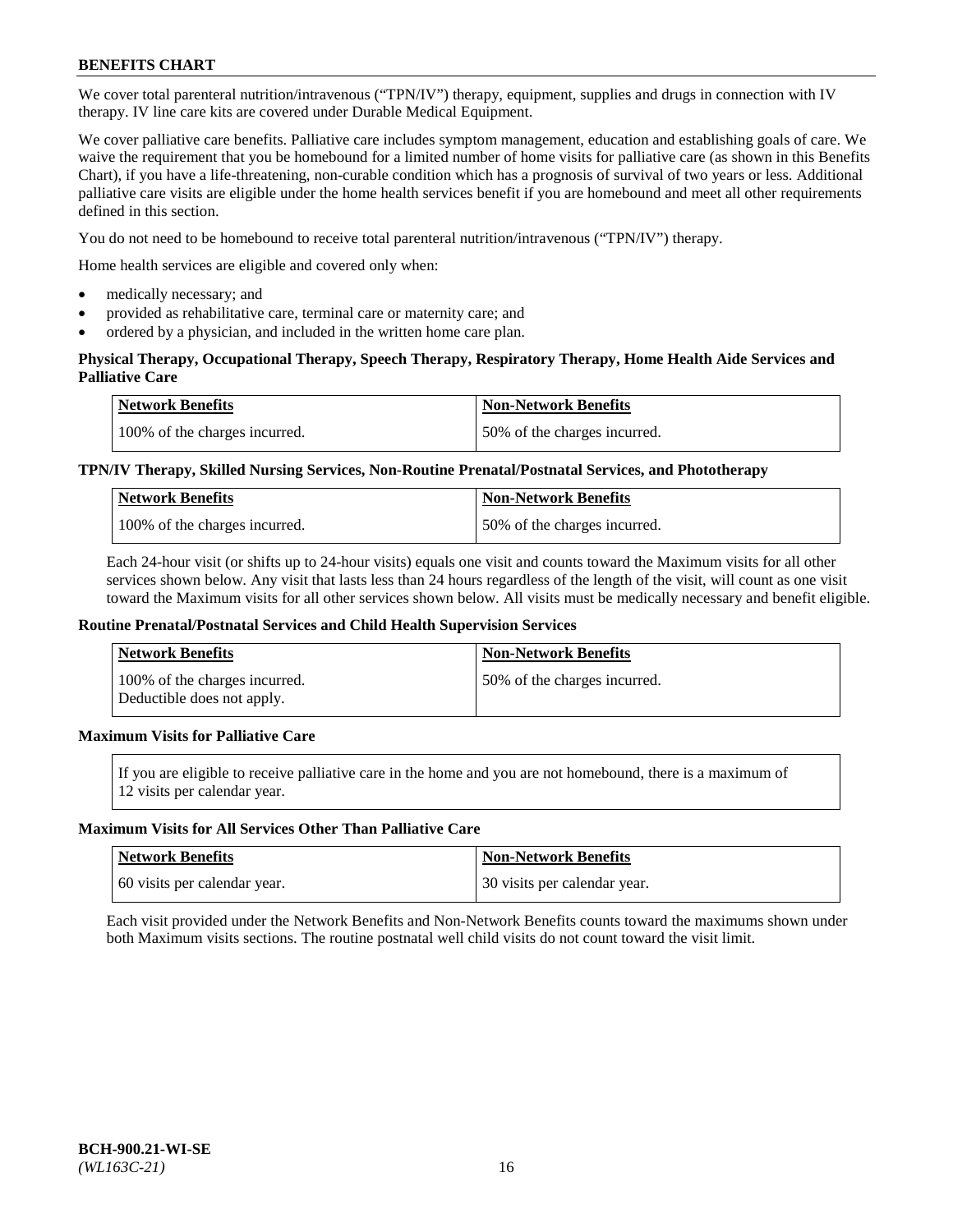### **Limitations:**

- Home health services are not provided as a substitute for a primary caregiver in the home or as relief (respite) for a primary caregiver in the home. We will not reimburse family members or residents in your home for the above services.
- A service shall not be considered a skilled nursing service merely because it is performed by, or under the direct supervision of, a licensed nurse. Where a service (such as tracheotomy suctioning or ventilator monitoring) or like services, can be safely and effectively performed by a non-medical person (or self-administered), without the direct supervision of a licensed nurse, the service shall not be regarded as a skilled nursing service, whether or not a skilled nurse actually provides the service. The unavailability of a competent person to provide a non-skilled service shall not make it a skilled service when a skilled nurse provides it. Only the skilled nursing component of so-called "blended" services (i.e. services which include skilled and non-skilled components) are covered under this Benefits Chart.

### **Not Covered:**

- Financial or legal counseling services.
- Housekeeping or meal services in your home.
- Private duty nursing services.
- Services provided by a family member or enrollee, or a resident in the enrollee's home.
- Vocational rehabilitation and recreational or educational therapy. Recreation therapy is therapy provided solely for the purpose of recreation, including, but not limited to: (a) requests for physical therapy or occupational therapy to improve athletic ability, and (b) braces or guards to prevent sports injuries.
- See "Services Not Covered" in the Certificate.

# **HOME HOSPICE SERVICES**

### **Applicable Definitions:**

**Part-time.** This is up to two hours of service per day, more than two hours is considered continuous care.

**Continuous Care.** This is from two to twelve hours of service per day provided by a registered nurse, licensed practical nurse, or home health aide, during a period of crisis in order to maintain a terminally ill patient at home.

**Appropriate Facility.** This is a nursing home, hospice residence, or other inpatient facility.

**Custodial Care Related to Hospice Services.** This means providing assistance in the activities of daily living and the care needed by a terminally ill patient which can be provided by primary caregiver (i.e., family member or friend) who is responsible for the patient's home care.

### **Covered Services:**

**Home Hospice Program.** We cover the services described below if you are terminally ill and accepted as a home hospice program participant. You must meet the eligibility requirements of the program, and elect to receive services through the home hospice program. The services will be provided in your home, with inpatient care available when medically necessary as described below. If you elect to receive hospice services, you do so in lieu of curative treatment for your terminal illness for the period you are enrolled in the home hospice program.

**Eligibility:** In order to be eligible to be enrolled in the home hospice program, you must: (1) be a terminally ill patient (prognosis of six months or less); (2) have chosen a palliative treatment focus (i.e., emphasizing comfort and supportive services rather than treatment attempting to cure the disease or condition); and (3) continue to meet the terminally ill prognosis as reviewed by our medical director or his or her designee over the course of care. You may withdraw from the home hospice program at any time.

**Eligible Services:** Hospice services include the following services provided in accordance with an approved hospice treatment plan.

- Home Health Services:
	- o Part-time care provided in your home by an interdisciplinary hospice team (which may include a physician, nurse, social worker, and spiritual counselor) and medically necessary home health services are covered.
	- o One or more periods of continuous care in your home or in a setting which provides day care for pain or symptom management, when medically necessary, will be covered.
- Inpatient Services: We cover medically necessary inpatient services.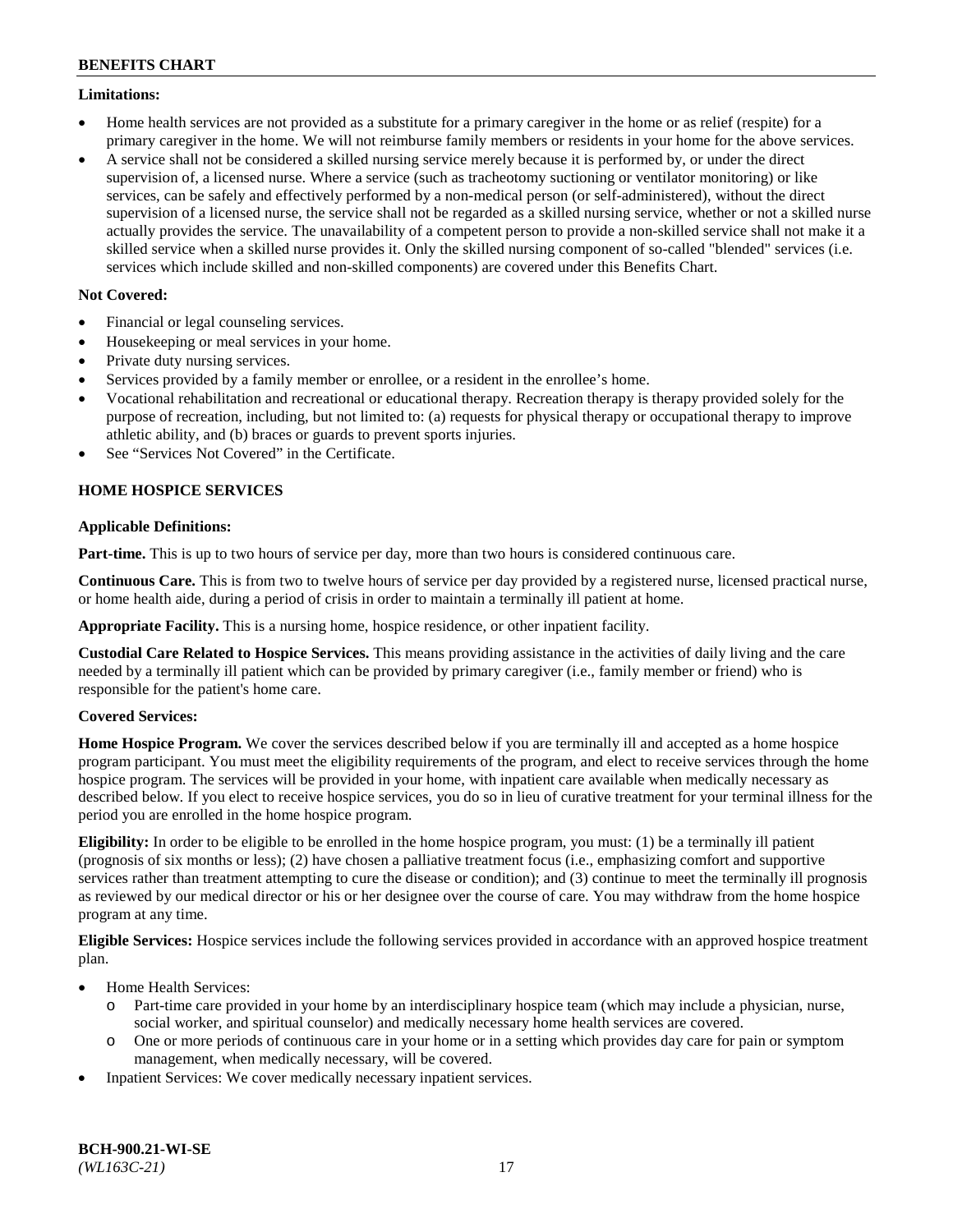- Other Services:
	- Respite care is covered for care in your home or in an appropriate facility, to give your primary caregivers (i.e., family members or friends) rest and/or relief when necessary in order to maintain a terminally ill patient at home.
	- o Medically necessary medications for pain and symptom management.
	- o Semi-electric hospital beds and other durable medical equipment are covered.
	- Emergency and non-emergency care is covered.

| Network Benefits              | <b>Non-Network Benefits</b>  |
|-------------------------------|------------------------------|
| 100% of the charges incurred. | 50% of the charges incurred. |

Respite care is limited to 5 days per episode, and respite care and continuous care combined are limited to 30 days.

# **Not Covered:**

- Financial or legal counseling services.
- Housekeeping or meal services in your home.
- Custodial or maintenance care related to hospice services, whether provided in the home or in a nursing home.
- Any service not specifically described as covered services under this home hospice services benefits.
- Any services provided by members of your family or residents in your home.
- See "Services Not Covered" in the Certificate.

# **HOSPITAL AND SKILLED NURSING FACILITY SERVICES**

#### **Covered Services:**

We cover services as described below.

# **Medical or Surgical Hospital Services**

**Inpatient Hospital Services:** We cover the following medical or surgical services, for the treatment of acute illness or injury, which require the level of care only provided in an acute care facility. These services must be authorized by a physician.

Inpatient hospital services include: room and board; the use of operating or maternity delivery rooms; intensive care facilities; newborn nursery facilities; general nursing care, anesthesia, laboratory and diagnostic imaging services, radiation therapy, physical therapy, prescription drugs or other medications administered during treatment, blood and blood products (unless replaced), and blood derivatives, and other diagnostic or treatment related hospital services; physician and other professional medical and surgical services provided while in the hospital, including gender reassignment surgery that meets medical coverage criteria.

We cover, following a vaginal delivery, a minimum of 48 hours of inpatient care for the mother and newborn child. We cover, following a caesarean section delivery, a minimum of 96 hours of inpatient care for the mother and newborn child.

Group health plans and health insurance issuers generally may not, under Federal law, restrict benefits for any hospital length of stay in connection with childbirth for the mother of newborn child to less than 48 hours following a vaginal delivery, or less than 96 hours following a caesarean section. However, Federal law generally does not prohibit the mother's or newborn's attending provider, after consulting with the mother, from discharging the mother or her newborn earlier than 48 hours (or 96 hours as applicable). In any case plans and issuers may not, under Federal law, require that a provider obtain authorization from the plan or the insurance issuer for prescribing a length of stay not in excess of 48 hours (or 96 hours).

| Network Benefits              | Non-Network Benefits         |
|-------------------------------|------------------------------|
| 100% of the charges incurred. | 50% of the charges incurred. |

Each Insured's admission or confinement, including that of a newborn child, is separate and distinct from the admission or confinement of any other Insured.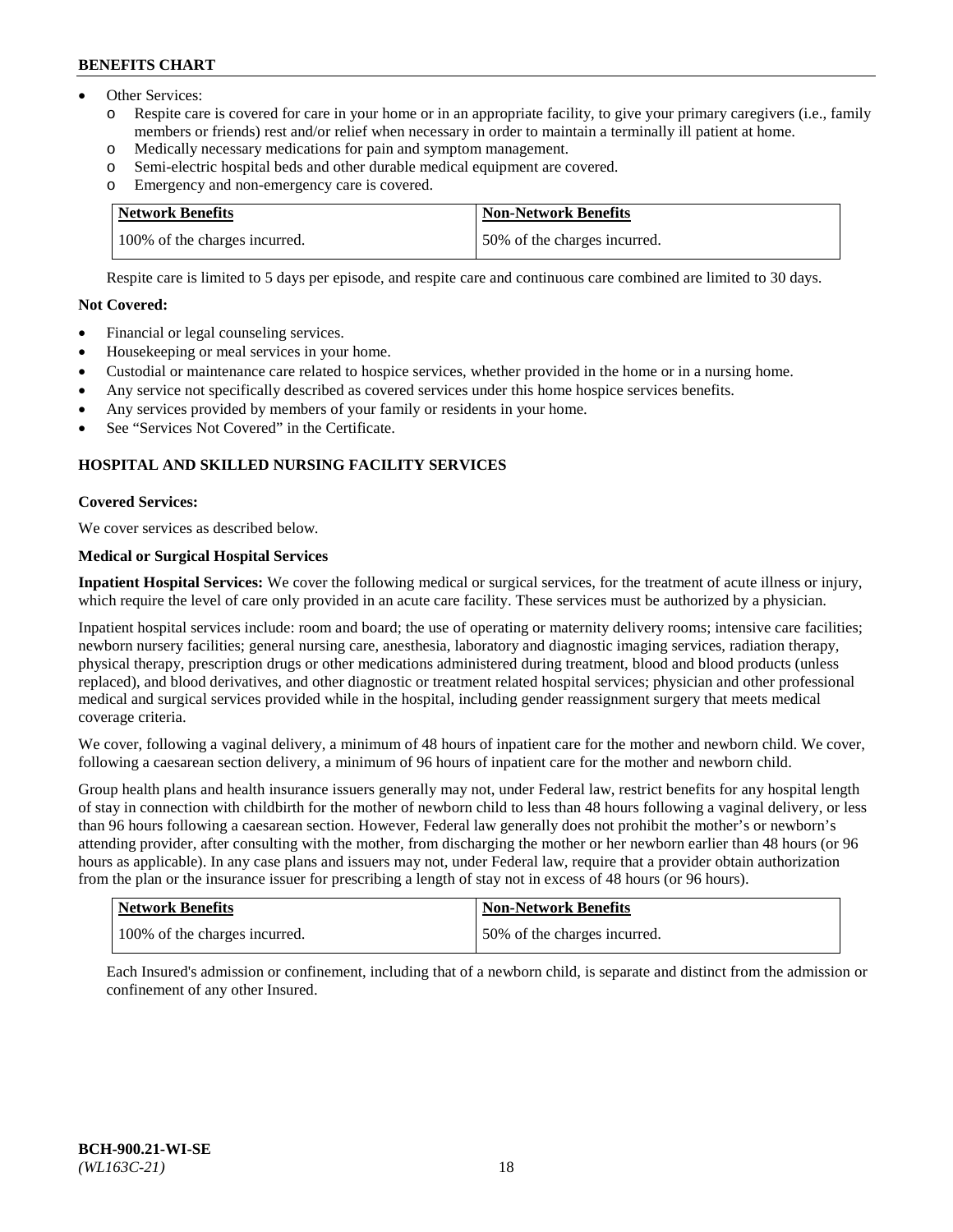**Outpatient Hospital, Ambulatory Care or Surgical Facility Services:** We cover the following medical and surgical services, for diagnosis or treatment of illness or injury on an outpatient basis. These services must be authorized by a physician.

Outpatient services include: use of operating rooms, maternity delivery rooms or other outpatient departments, rooms or facilities; and the following outpatient services: general nursing care, anesthesia, laboratory and diagnostic imaging services, radiation therapy, physical therapy, drugs administered during treatment, blood and blood products (unless replaced), and blood derivatives, and other diagnostic or treatment related outpatient services; physician and other professional medical and surgical services provided while an outpatient, including colonoscopies (starting at age 50, or under age 50 for people at high risk of colorectal cancer), and gender reassignment surgery that meets medical coverage criteria.

For Network Benefits, non-emergent, scheduled outpatient Magnetic Resonance Imaging (MRI) and Computed Tomography (CT) must be provided at a designated facility. Your physician or facility will obtain or verify prior authorization for these services, as needed.

To see the benefit level for diagnostic imaging services, laboratory services and physical therapy, see benefits under Diagnostic Imaging Services, Laboratory Services and Physical Therapy in this Benefits Chart.

| <b>Network Benefits</b>       | <b>Non-Network Benefits</b>  |
|-------------------------------|------------------------------|
| 100% of the charges incurred. | 50% of the charges incurred. |

### **Skilled Nursing Facility Care:**

We cover room and board, daily skilled nursing and related ancillary services for post-acute treatment and rehabilitative care of illness or injury that meets medical coverage criteria. Rehabilitation services are limited to services where significant measurable progress is expected to occur within a reasonable period of time.

| <b>Network Benefits</b>                      | <b>Non-Network Benefits</b>                  |
|----------------------------------------------|----------------------------------------------|
| 100% of the charges incurred.                | 150% of the charges incurred.                |
| Limited to a 30 day maximum per confinement. | Limited to a 30 day maximum per confinement. |

Each day of services provided under the Network Benefits and Non-Network Benefits, combined, applies toward the maximum shown above.

#### **Not Covered:**

- Services for items for personal convenience, such as television rental, are not covered.
- See "Services Not Covered" in the Certificate.

### **INFERTILITY SERVICES**

#### **Covered Services:**

We cover the diagnosis of infertility. These services include diagnostic procedures and tests provided in connection with an infertility evaluation, office visits and consultations to diagnose infertility.

| <b>Network Benefits</b>       | <b>Non-Network Benefits</b>  |
|-------------------------------|------------------------------|
| 100% of the charges incurred. | 50% of the charges incurred. |

Coverage is limited to office visits and consultations to diagnose infertility. Treatment is not covered.

#### **Not Covered:**

- Treatment of infertility, including, but not limited to, office visits, laboratory, diagnostic imaging services, and drugs for the treatment of infertility; assisted reproduction, including, but not limited to, gamete intrafallopian tube transfer (GIFT), zygote intrafallopian tube transfer (ZIFT) intracytoplasmic sperm injection (ICSI), and/or in-vitro fertilization (IVF), and all charges associated with such procedures; reversal of sterilization; artificial insemination; and sperm, ova or embryo acquisition, retrieval or storage; however, we cover office visits and consultations to diagnose infertility.
- Services related to the establishment of surrogate pregnancy and fees for a surrogate.
- See "Services Not Covered" in the Certificate.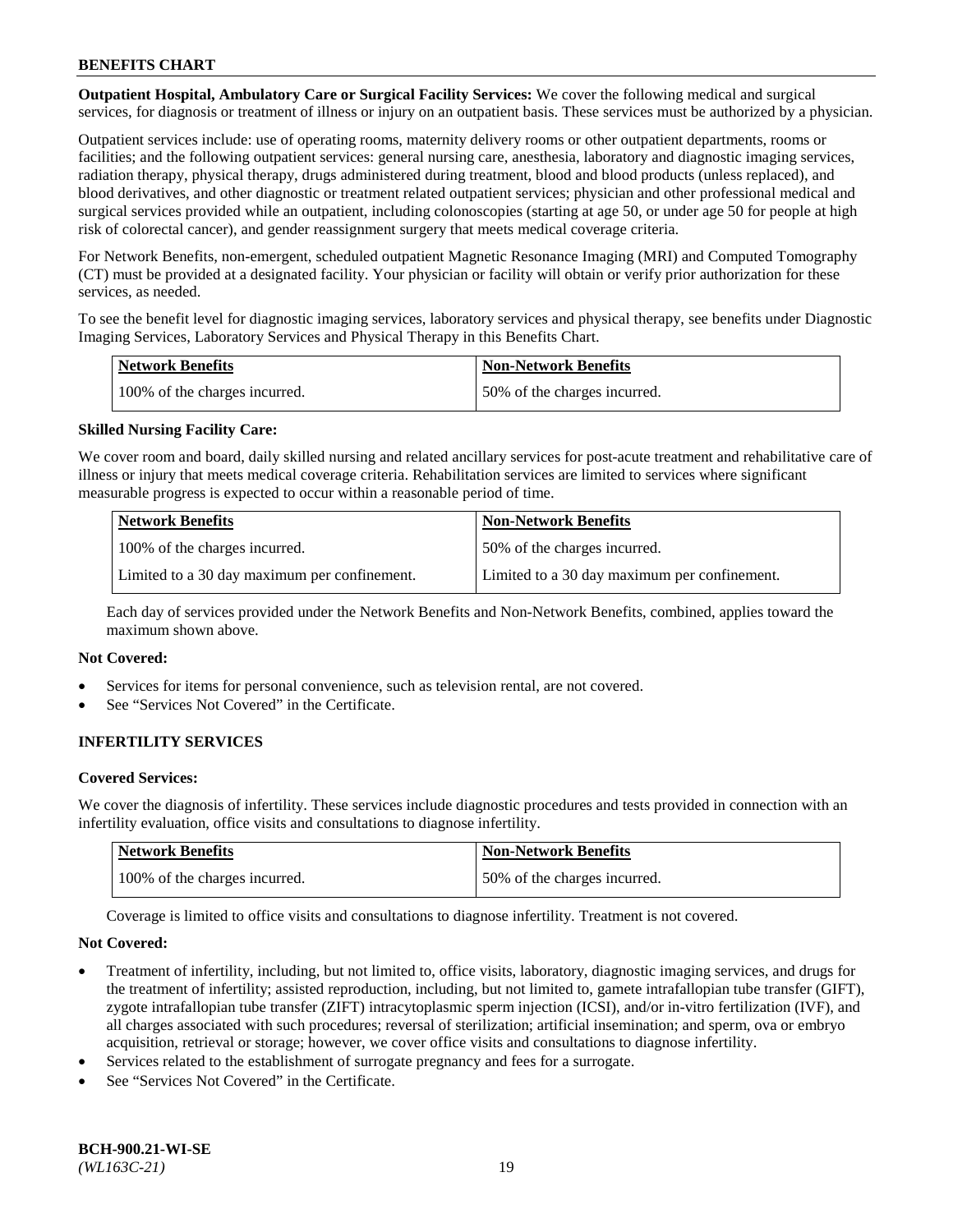# **LABORATORY SERVICES**

### **Covered Services:**

We cover laboratory tests when ordered by a provider and provided in a clinic or outpatient hospital facility. This includes blood tests to detect lead exposure in children between the ages of 6 months and 72 months.

To see the benefit level for inpatient hospital or skilled nursing facility services, see benefits under "Inpatient Hospital and Skilled Nursing Facility Services" in this Benefits Chart.

**Prostate-specific antigen (PSA) test coverage.** We cover prostate cancer screening for men 40 years of age or over who are symptomatic or in a high-risk category and for all men 50 years of age or older. Coverage includes a prostate-specific antigen blood test and a digital rectal examination.

| Network Benefits              | <b>Non-Network Benefits</b>  |
|-------------------------------|------------------------------|
| 100% of the charges incurred. | 50% of the charges incurred. |

### **All other laboratory services**

# **Services for Illness or Injury**

| <b>Network Benefits</b>       | <b>Non-Network Benefits</b>  |
|-------------------------------|------------------------------|
| 100% of the charges incurred. | 50% of the charges incurred. |

### **Preventive Services**

Laboratory services associated with preventive services are covered at the benefit level shown in the "Preventive Services" section of this Benefits Chart.

#### **Not Covered:**

See "Services Not Covered" in the Certificate.

### **MASTECTOMY RECONSTRUCTION BENEFIT**

#### **Covered Services:**

We cover reconstruction of the breast on which the mastectomy has been performed; surgery and reconstruction of the other breast to produce symmetrical appearance, and prostheses and physical complications of all stages of mastectomy, including lymphedemas.

| <b>Network Benefits</b>                               | <b>Non-Network Benefits</b>                           |
|-------------------------------------------------------|-------------------------------------------------------|
| Coverage level is same as corresponding Network       | Coverage level is same as corresponding Non-Network   |
| Benefits, depending on type of service provided, such | Benefits, depending on type of service provided, such |
| as Office Visits for Illness or Injury, Inpatient or  | as Office Visits for Illness or Injury, Inpatient or  |
| Outpatient Hospital Services.                         | <b>Outpatient Hospital Services.</b>                  |

#### **Not Covered:**

See "Services Not Covered" in the Certificate.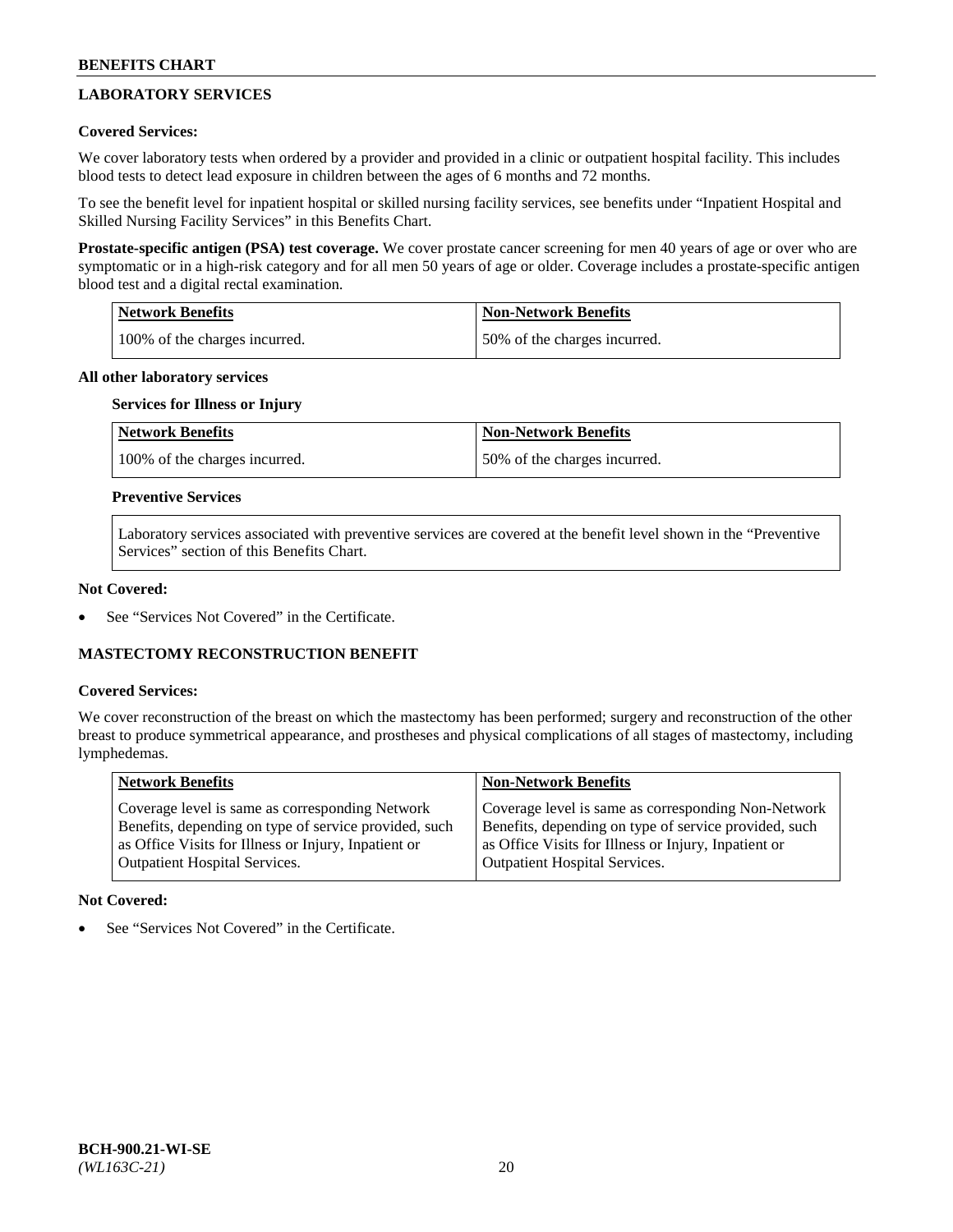# **MEDICATION THERAPY DISEASE MANAGEMENT PROGRAM**

#### **Covered Services:**

If you meet our criteria for coverage, you may qualify for our Medication Therapy Disease Management Program.

The program covers consultations with a designated Network pharmacist.

Covered services are based on established medical policies, which are subject to periodic review and modification by the medical directors. These medical policies (medical coverage criteria) are available by calling Member Services, or logging on to your "*my*HealthPartners" account at [healthpartners.com.](http://www.healthpartners.com/)

| Network Benefits                                            | <b>Non-Network Benefits</b> |
|-------------------------------------------------------------|-----------------------------|
| 100% of the charges incurred.<br>Deductible does not apply. | No coverage.                |

### **Not Covered:**

• See "Services Not Covered" in the Certificate.

# **OFFICE VISITS FOR ILLNESS OR INJURY**

#### **Covered Services:**

We cover the following when medically necessary: professional medical and surgical services and related supplies, including biofeedback, of physicians and other health care providers; blood and blood products (unless replaced) and blood derivatives.

We cover diagnosis and treatment of illness or injury to the eyes. Where contact or eye glass lenses are prescribed as medically necessary for the post-operative treatment of cataracts or for the treatment of aphakia, or keratoconus, we cover the initial evaluation, lenses and fitting. Insureds must pay for lens replacement beyond the initial pair.

# **Office Visits**

| <b>Network Benefits</b>       | <b>Non-Network Benefits</b>  |
|-------------------------------|------------------------------|
| 100% of the charges incurred. | 50% of the charges incurred. |

#### **Convenience Clinics**

| Network Benefits              | <b>Non-Network Benefits</b>  |
|-------------------------------|------------------------------|
| 100% of the charges incurred. | 50% of the charges incurred. |

#### **Scheduled Telephone Visits**

| <b>Network Benefits</b>       | Non-Network Benefits         |
|-------------------------------|------------------------------|
| 100% of the charges incurred. | 50% of the charges incurred. |

#### **E-Visits**

# **Access to Online Care through virtuwell a[t virtuwell.com](https://www.virtuwell.com/)**

| Network Benefits              | <b>Non-Network Benefits</b> |
|-------------------------------|-----------------------------|
| 100% of the charges incurred. | Not applicable.             |

# **All Other E-Visits**

| <b>Network Benefits</b>       | <b>Non-Network Benefits</b>  |
|-------------------------------|------------------------------|
| 100% of the charges incurred. | 50% of the charges incurred. |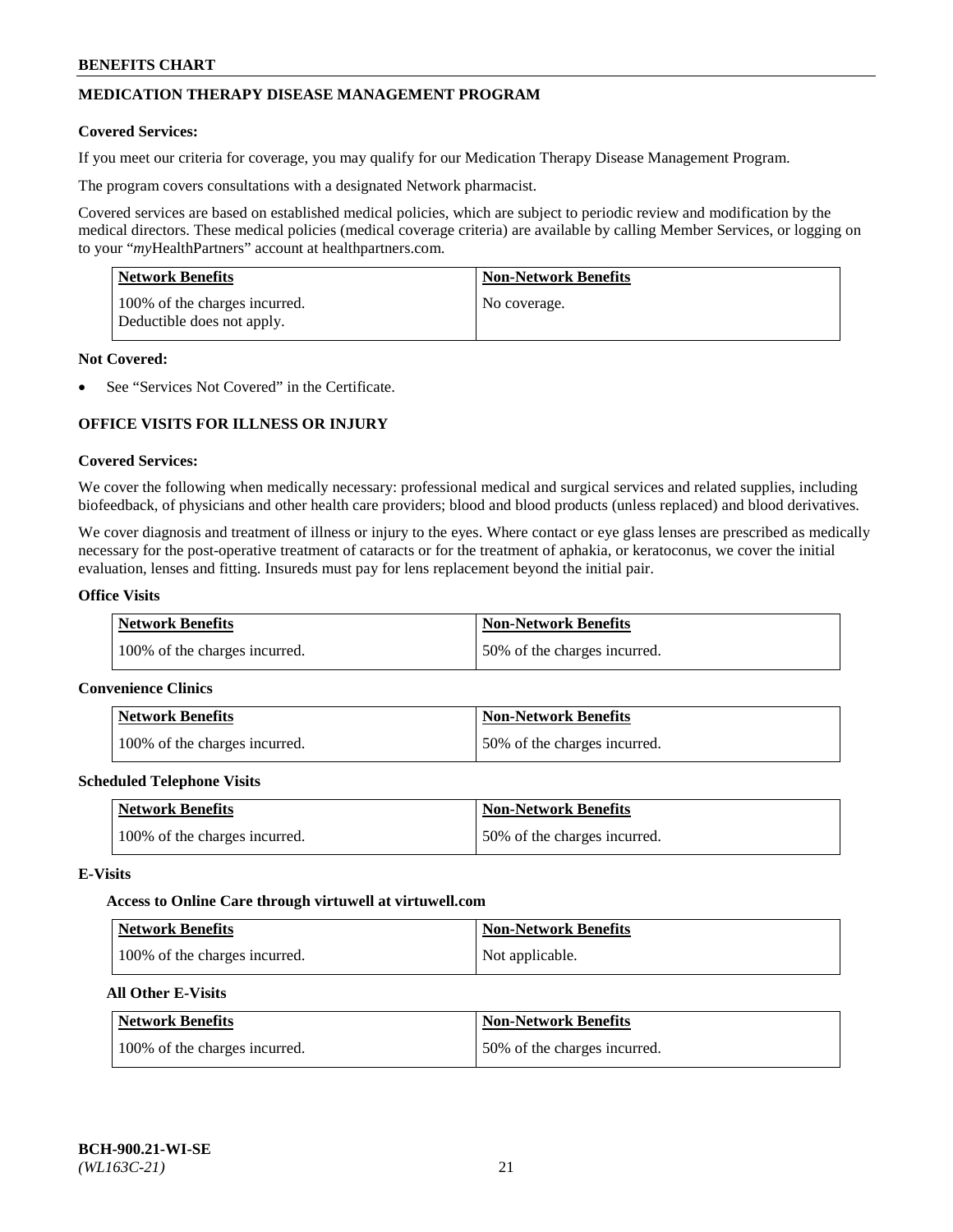### **Injections Administered in a Physician's Office, other than immunizations**

#### **Allergy Injections**

| Network Benefits              | <b>Non-Network Benefits</b>  |
|-------------------------------|------------------------------|
| 100% of the charges incurred. | 50% of the charges incurred. |

# **All Other Injections**

| <b>Network Benefits</b>       | <b>Non-Network Benefits</b>  |
|-------------------------------|------------------------------|
| 100% of the charges incurred. | 50% of the charges incurred. |

#### **Not Covered:**

- Court ordered treatment, except as described in this Benefits Chart. Any resulting court ordered treatment for mental health services will be subject to the Certificate's requirement for medical necessity.
- See "Services Not Covered" in the Certificate.

### **PEDIATRIC EYEWEAR**

### **Covered Services:**

We cover pediatric eyewear for children under age 19, subject to our medical coverage criteria. Coverage under this provision will continue until the end of the month in which the child turns age 19. These medical policies (medical coverage criteria) are available by calling Member Services, or logging on to your "*my*HealthPartners" account a[t healthpartners.com.](https://www.healthpartners.com/hp/index.html)

| Network Benefits              | <b>Non-Network Benefits</b> |
|-------------------------------|-----------------------------|
| 100% of the charges incurred. | No coverage.                |

Limited to one pair of eyeglasses (lenses and frames), or one pair of contact lenses per calendar year.

### **Not Covered:**

See "Services Not Covered" in the Certificate.

# **PHYSICAL THERAPY, OCCUPATIONAL THERAPY, SPEECH THERAPY AND OTHER SPECIFIED THERAPIES**

#### **Covered Services:**

We cover the following physical therapy, occupational therapy and speech therapy services:

- Medically necessary rehabilitative care to correct the effects of illness or injury.
- Habilitative care rendered for congenital, developmental or medical conditions which have significantly limited the successful initiation of normal speech and normal motor development.

Massage therapy which is performed in conjunction with other treatment/modalities by a physical or occupational therapist is part of a prescribed treatment plan and is not billed separately is covered.

We cover services provided in a clinic. To see the benefit level for inpatient hospital or skilled nursing facility services, see benefits under "Inpatient Hospital and Skilled Nursing Facility Services".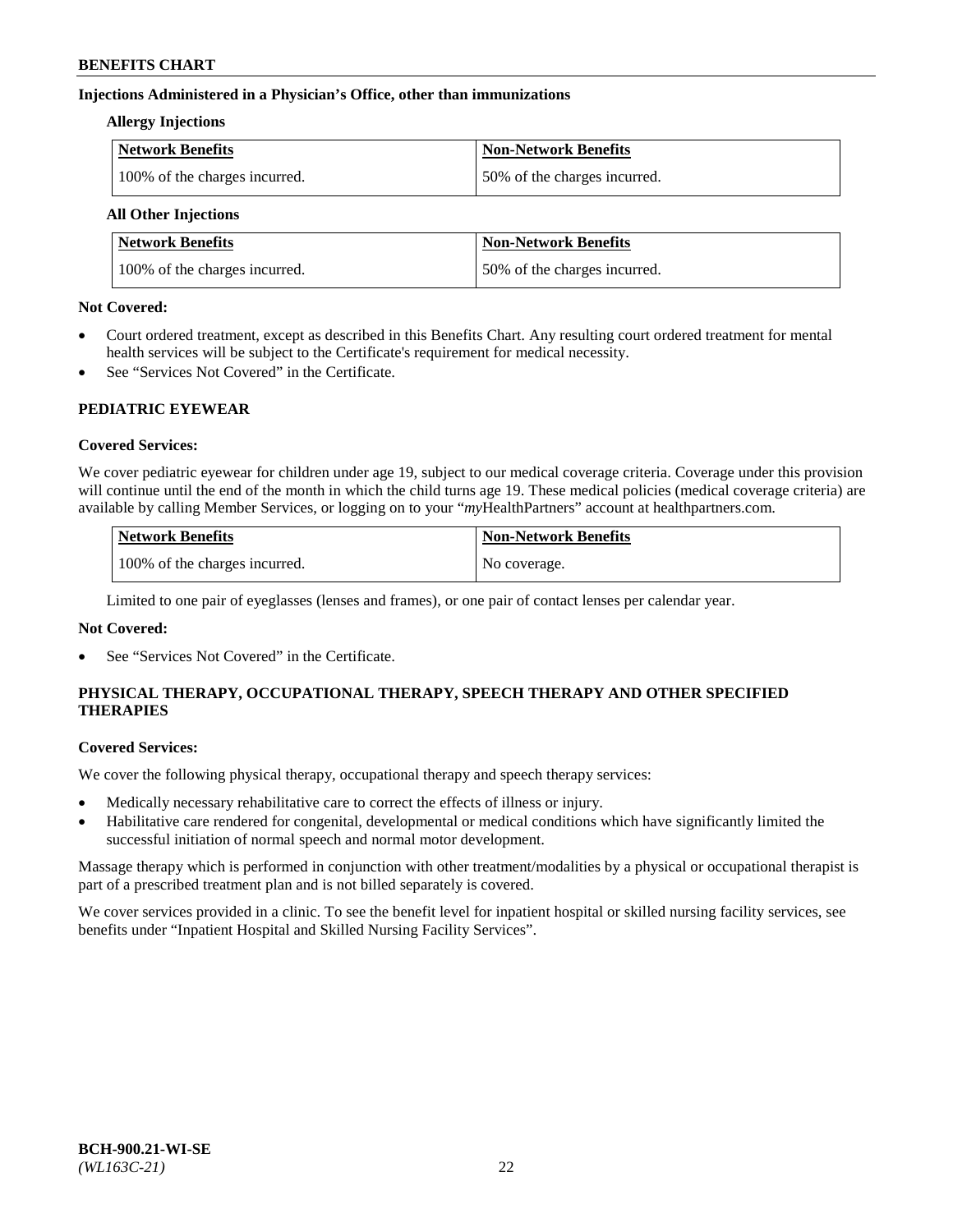### **Rehabilitative Care**

| <b>Network Benefits</b>                                                                       | <b>Non-Network Benefits</b>                                                                   |
|-----------------------------------------------------------------------------------------------|-----------------------------------------------------------------------------------------------|
| 100% of the charges incurred.                                                                 | 50% of the charges incurred.                                                                  |
| Physical, Occupational and Speech Therapy are<br>limited to 20 visits each per calendar year. | Physical, Occupational and Speech Therapy are<br>limited to 20 visits each per calendar year. |

In addition to the services provided above, we cover a minimum of:

- 20 visits per calendar year for pulmonary rehabilitation therapy.
- 36 visits per calendar year for cardiac rehabilitation therapy.
- 30 visits per calendar year for post-cochlear implant aural therapy.
- 20 visits per calendar year for cognitive rehabilitation therapy.

The maximum number of visits is combined for Network Benefits and Non-Network Benefits.

### **Habilitative Services**

| <b>Network Benefits</b>                                                                       | <b>Non-Network Benefits</b>                                                                   |
|-----------------------------------------------------------------------------------------------|-----------------------------------------------------------------------------------------------|
| 100% of the charges incurred.                                                                 | 50% of the charges incurred.                                                                  |
| Physical, Occupational and Speech Therapy are<br>limited to 20 visits each per calendar year. | Physical, Occupational and Speech Therapy are<br>limited to 20 visits each per calendar year. |

The maximum number of visits is combined for Network Benefits and Non-Network Benefits.

#### **Not Covered:**

- Massage therapy for the purpose of comfort or convenience of the Insured.
- See "Services Not Covered" in the Certificate.

### **PRESCRIPTION DRUG SERVICES**

### **Covered Services:**

We cover prescription drugs and medications that can be self-administered or are administered in a physician's office.

We will refill a prescription for eye drops covered under this Benefits Chart if the Insured requests a refill and the original prescription specified that additional quantities would be needed, providing the refill request does not exceed the quantities needed, and the following conditions are met:

- If the Insured requests a 30-day refill supply, the request must be made between 22 and 30 days of the later of (a) the original date that the prescription was distributed to the insured or (b) the date that the most recent refill was distributed to the Insured; or
- If the Insured requests a 90-day refill supply, the request must be made between 67 and 90 days of the later of (a) the original date that the prescription was distributed to the insured or (b) the date that the most recent refill was distributed to the Insured.

#### **For Network Benefits, drugs and medications must be obtained at a Network pharmacy.**

#### **For Non-Network Benefits, drugs and medications must be part of the formulary.**

#### **Outpatient Drugs (except as specified below)**

| <b>Network Benefits</b>                                                                                                                                      | <b>Non-Network Benefits</b>  |
|--------------------------------------------------------------------------------------------------------------------------------------------------------------|------------------------------|
| Formulary drugs are covered at 100% of the charges<br>incurred.                                                                                              | 50% of the charges incurred. |
| Formulary insulin is considered preventive and is not<br>subject to your deductible. In no event will your cost for<br>a formulary insulin drug exceed \$25. |                              |
| Non-formulary drugs are covered at 80% of the charges<br>incurred.                                                                                           |                              |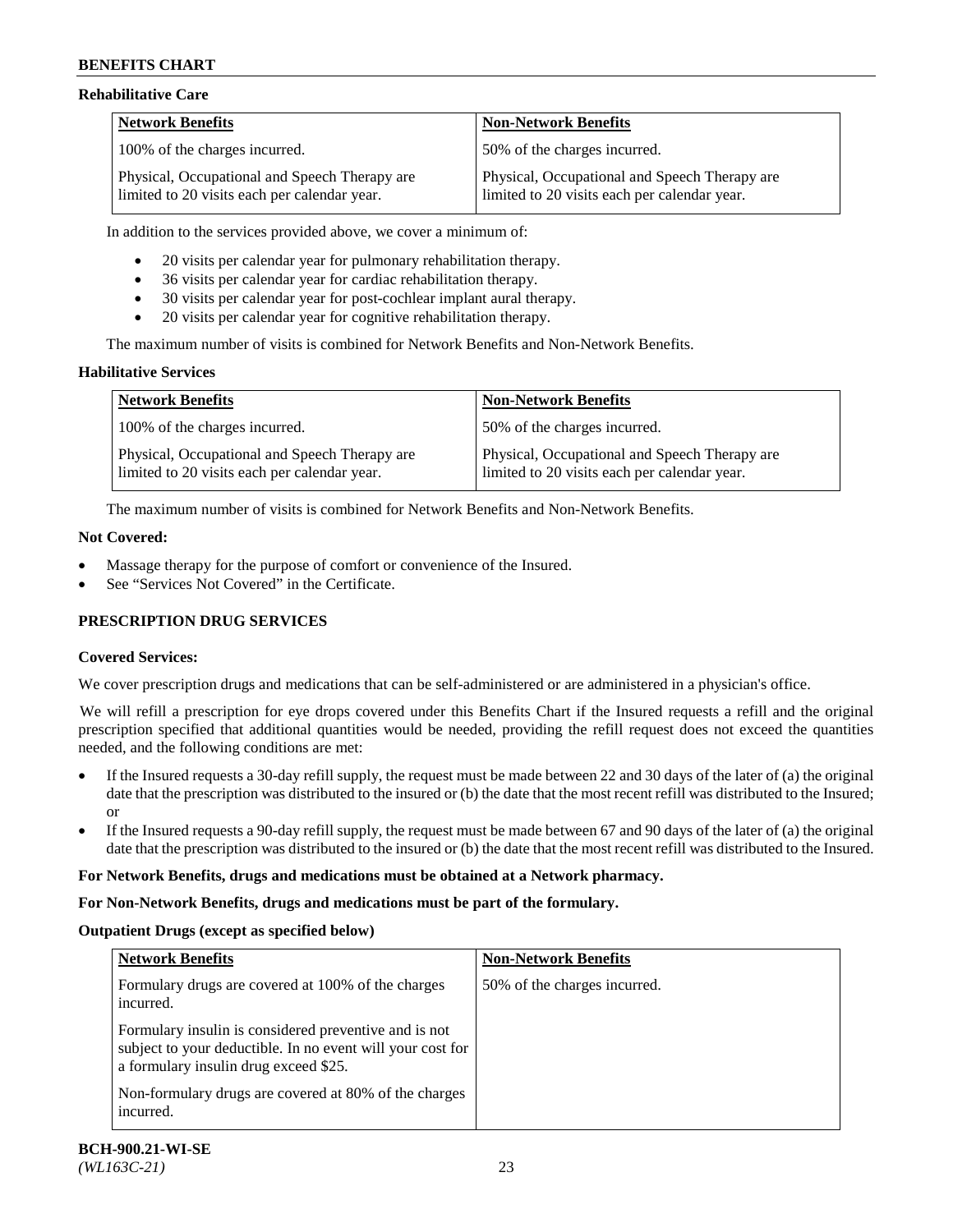**Oral chemotherapy drugs** are included on the Specialty Drug List. However, you pay the applicable outpatient drug benefit. As required by Wisconsin law, you will not pay higher cost sharing (deductible, copayment or coinsurance) for orally administered chemotherapy drugs than you pay for injected or intravenously administered chemotherapy drugs.

#### **Mail Order Drugs**

| <b>Network Benefits</b>                                                                                                                                                       | <b>Non-Network Benefits</b>           |
|-------------------------------------------------------------------------------------------------------------------------------------------------------------------------------|---------------------------------------|
| For your convenience, you may also get up to a 93-day<br>supply of outpatient prescription drugs that can be self-<br>administered through the designated mail order service. | See Network Mail Order Drugs Benefit. |
| New prescriptions to treat certain chronic conditions<br>and trial drugs will be limited to quantity limits<br>described at the end of this section.                          |                                       |
| Specialty Drugs are not available through the mail order<br>service.                                                                                                          |                                       |

#### **Tobacco Cessation Drugs are covered for all FDA approved tobacco cessation drugs**

| Network Benefits                                            | Non-Network Benefits         |
|-------------------------------------------------------------|------------------------------|
| 100% of the charges incurred.<br>Deductible does not apply. | 50% of the charges incurred. |

#### **Contraceptive Drugs**

| <b>Network Benefits</b>                                                                                                                                         | <b>Non-Network Benefits</b>  |
|-----------------------------------------------------------------------------------------------------------------------------------------------------------------|------------------------------|
| 100% of the charges incurred for formulary drugs.<br>Deductible does not apply.                                                                                 | 50% of the charges incurred. |
| If a physician requests that a non-formulary<br>contraceptive drug be dispensed as written, the drug<br>will be covered at 100%, not subject to the deductible. |                              |

### **Specialty Drugs that are Self-Administered**

| <b>Network Benefits</b>                                                                                              | <b>Non-Network Benefits</b> |
|----------------------------------------------------------------------------------------------------------------------|-----------------------------|
| 100% of the charges incurred.                                                                                        | No coverage.                |
| Specialty Drugs are limited to drugs on the Specialty<br>Drug List and must be obtained from a designated<br>vendor. |                             |

**Oral chemotherapy drugs** are included on the Specialty Drug List. However, you pay the applicable outpatient drug benefit. As required by Wisconsin law, you will not pay higher cost sharing (deductible, copayment or coinsurance) for orally administered chemotherapy drugs than you pay for injected or intravenously administered chemotherapy drugs.

#### **Limitations:**

- Certain drugs may require prior authorization as indicated on the formulary. HealthPartners may require prior authorization for the drug and also the site where the drug will be provided. Certain drugs are subject to our utilization review process and quantity limits.
- Certain non-formulary drugs require prior authorization. In addition, certain drugs may be subject to any quantity limits applied as part of our trial program.
- If an Insured requests a brand name drug when there is a generic equivalent, the brand name drug will be covered up to the charge that would apply to the generic drug, minus any required copayment. If a physician requests that a brand name drug be dispensed as written, and we determine the brand name drug is medically necessary, the drug will be paid at the nonformulary benefit..
- We may require insureds to try over-the-counter (OTC) drug alternatives before approving more costly formulary prescription drugs.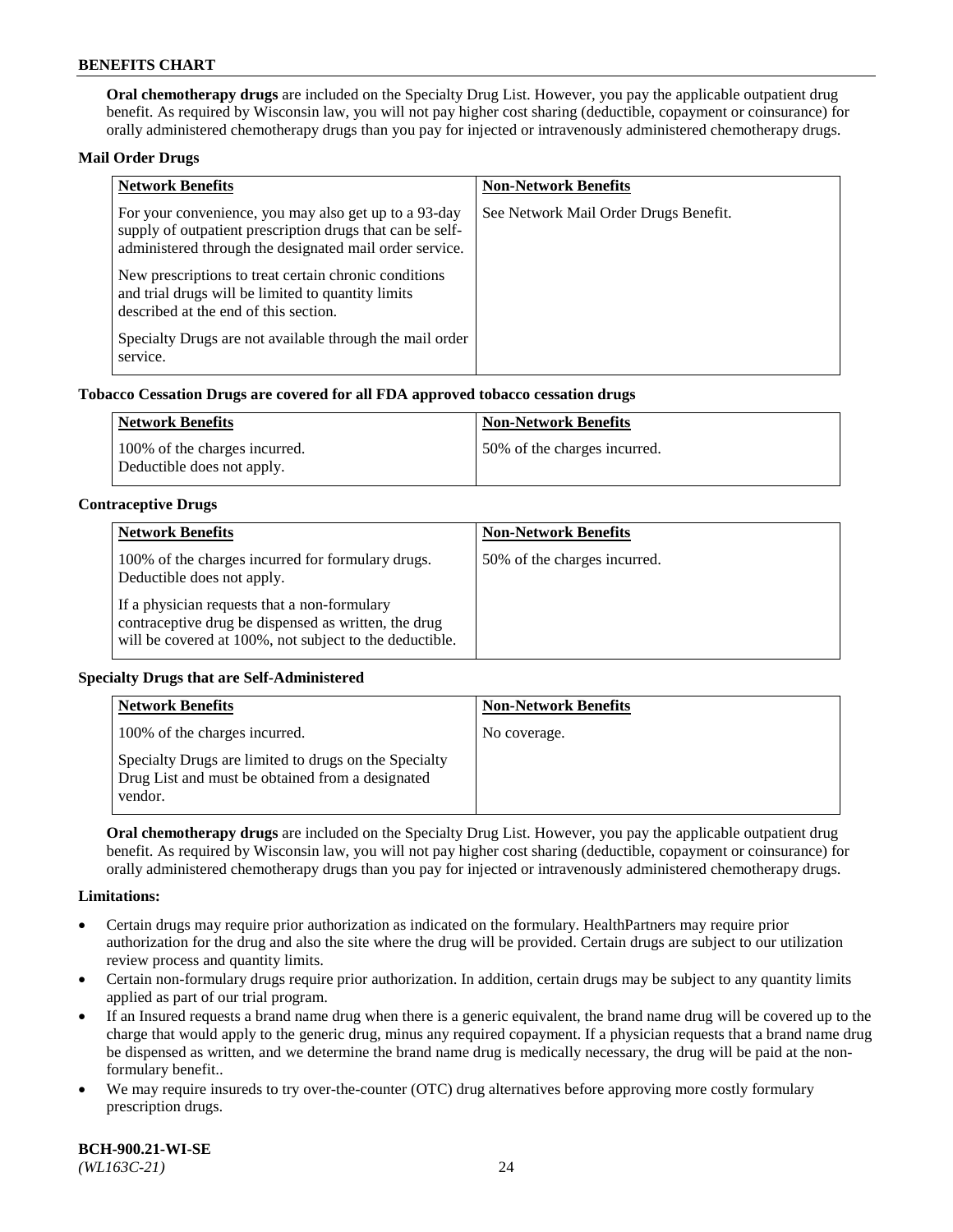- Unless otherwise specified in the Prescription Drug Services section, you may receive up to a 31-day supply per prescription.
- A 93-day supply will be covered and dispensed only at pharmacies that participate in our extended day supply program.
- New prescriptions to treat certain chronic conditions are limited to a 31-day supply.
- No more than a 31-day supply of specialty drugs will be covered and dispensed at a time unless it's a manufacturer supplied drug that cannot be split that supplies the member with more than a 31-day supply.
- If a copayment is required, you must pay one copayment for each 31-day supply, or portion thereof. **Not Covered:**
- Replacement of prescription drugs, medications, equipment and supplies due to loss, damage or theft.
- Nonprescription (over-the-counter) drugs or medications, including, but not limited to, vitamins, supplements, homeopathic remedies, and non-FDA approved drugs, unless listed on the formulary and prescribed by a physician or legally authorized health care provider under applicable state and federal law. This exclusion does not include over-thecounter contraceptives for women as allowed under the Affordable Care Act when the Insured obtains a prescription for the item. In addition, if the Insured obtains a prescription, this exclusion does not include aspirin to prevent cardiovascular disease for men and women of certain ages; folic acid supplements for women who may become pregnant; fluoride chemoprevention supplements for children without fluoride in their water source; and iron supplements for children age 6-12 who are at risk for anemia.
- All drugs for the treatment of sexual dysfunction.
- All drugs for the treatment of growth deficiency.
- All drugs for the treatment of infertility.
- Medical cannabis.
- Drugs on the Excluded Drug List. The Excluded Drug List includes select drugs within a therapy class that are not eligible for coverage. This includes drugs that may be excluded for certain indications. The Excluded Drug List is available at [healthpartners.com.](http://www.healthpartners.com/)
- Drugs that are newly approved by the FDA until they are reviewed and approved by HealthPartners Pharmacy and Therapeutics Committee.
- Medical devices approved by the FDA will not be covered under the Prescription Drug Services section unless they are on our formulary. Covered medical devices are generally submitted and reimbursed under your medical benefits.
- See "Services Not Covered" in the Certificate.

### **PREVENTIVE SERVICES**

#### **Applicable Definitions:**

**Routine Preventive Services** are routine health care services that include screenings, check-ups and counseling to prevent illness, disease or other health problems before symptoms occur.

**Diagnostic Services** are services to help a provider understand your symptoms, diagnose illness and decide what treatment may be needed. They may be the same services that are listed as preventive services, but they are being used as diagnostic services. Your provider will determine if these services are preventive or diagnostic. These services are not preventive if received as part of a visit to diagnose, manage or maintain an acute or chronic medical condition, illness or injury. When that occurs, unless otherwise indicated below, standard deductibles, copayments or coinsurance apply.

#### **Covered Services:**

We cover preventive services that meet any of the requirements under the Affordable Care Act (ACA) shown in the bulleted items below. These preventive services are covered at 100% under the Network Benefits with no deductible, copayments or coinsurance. (If a preventive service is not required by the ACA and it is covered at a lower benefit level, it will be specified below.) Preventive benefits mandated under the ACA are subject to periodic review and modification. Changes would be effective in accordance with the federal rules. Preventive services mandated by the ACA include:

- Evidence-based items or services that have in effect a rating of A or B in the current recommendations of the United States Preventive Services Task Force with respect to the individual;
- Immunizations for routine use in children, adolescents, and adults that have in effect a recommendation from the Advisory Committee on Immunization Practices of the Centers for Disease Control and Prevention with respect to the individual;
- With respect to infants, children, and adolescents, evidence-informed preventive care and screenings provided for in comprehensive guidelines supported by the Health Resources and Services Administration; and
- With respect to women, preventive care and screenings provided for in comprehensive guidelines supported by the Health Resources and Services Administration.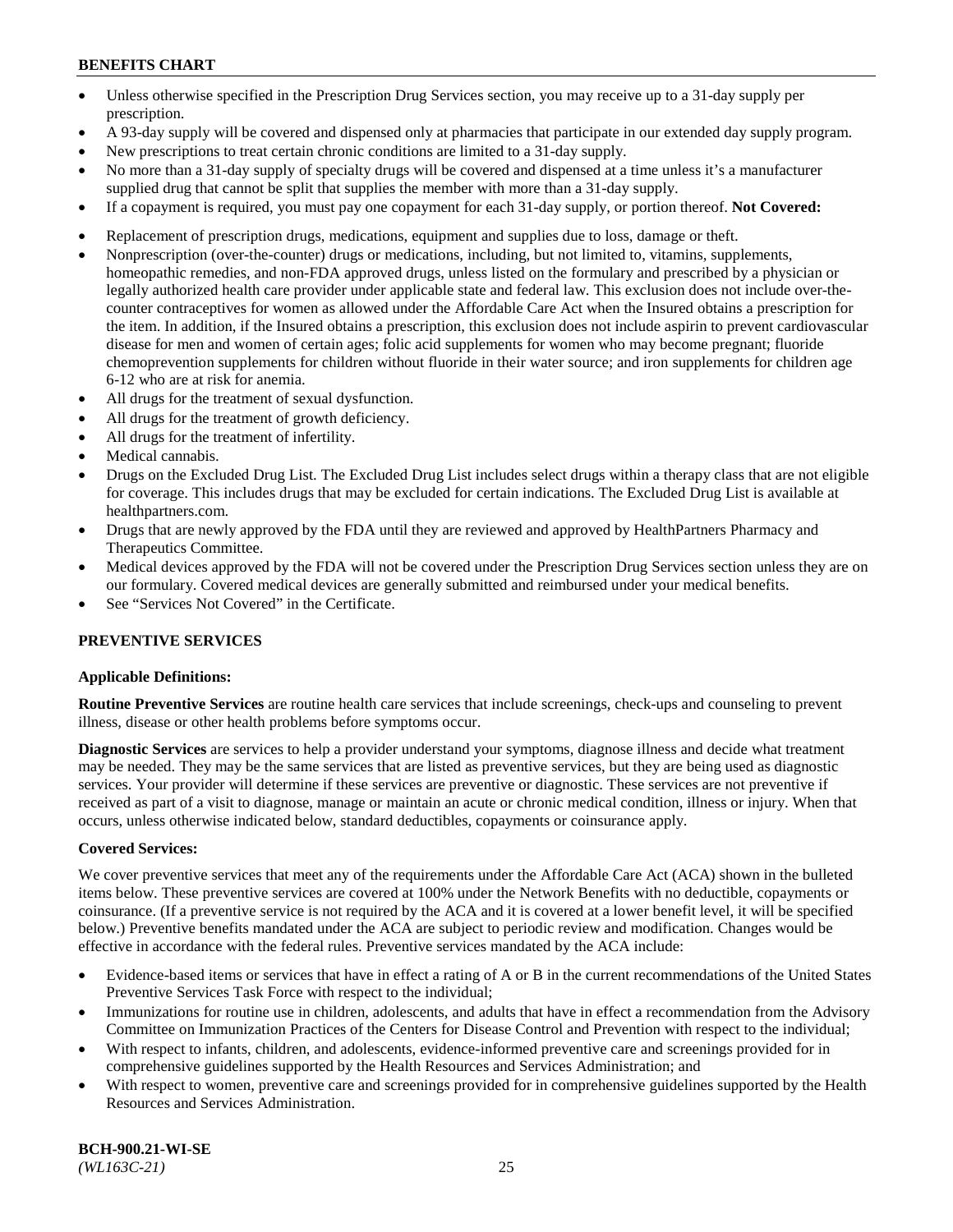Covered services are based on established medical policies, which are subject to periodic review and modification by the medical or dental directors. These medical policies (medical coverage criteria) are available by calling Member Services, or logging on to your "*my*HealthPartners" account at [healthpartners.com.](https://www.healthpartners.com/hp/index.html)

### **ACA and state mandated preventive services are covered as follows:**

**Routine Health Exams and Periodic Health Assessments.** A physician or health care provider will counsel you as to how often health assessments are needed based on age, sex and health status. This includes screening and counseling for tobacco cessation and all FDA approved tobacco cessation medications including over-the-counter drugs (as shown in the Prescription Drug Services section).

| <b>Network Benefits</b>                                     | <b>Non-Network Benefits</b>  |
|-------------------------------------------------------------|------------------------------|
| 100% of the charges incurred.<br>Deductible does not apply. | 50% of the charges incurred. |

**Child Health Supervision Services.** This includes pediatric preventive services such as newborn screenings, appropriate immunizations, developmental assessments and laboratory services appropriate to the age of the child from birth to 72 months and appropriate immunizations to age 18.

| Network Benefits                                            | Non-Network Benefits         |
|-------------------------------------------------------------|------------------------------|
| 100% of the charges incurred.<br>Deductible does not apply. | 50% of the charges incurred. |

### **Routine Prenatal Care and Exams**

| <b>Network Benefits</b>                                     | <b>Non-Network Benefits</b>  |
|-------------------------------------------------------------|------------------------------|
| 100% of the charges incurred.<br>Deductible does not apply. | 50% of the charges incurred. |

**Routine Postnatal Care.** This includes health exams, assessments, education and counseling relating to the period immediately after childbirth.

| Network Benefits                                            | <b>Non-Network Benefits</b>  |
|-------------------------------------------------------------|------------------------------|
| 100% of the charges incurred.<br>Deductible does not apply. | 50% of the charges incurred. |

**Routine Screening Procedures for Cancer.** This includes colorectal screening starting at age 50 and under age 50 for people at high risk of colorectal cancer. This also includes cancer screenings recommended by the USPSTF with an A or B rating. Women's preventive health services below describe additional routine screening procedures for cancer.

| <b>Network Benefits</b>                                     | Non-Network Benefits         |
|-------------------------------------------------------------|------------------------------|
| 100% of the charges incurred.<br>Deductible does not apply. | 50% of the charges incurred. |

**Professional Voluntary Family Planning Services.** This includes services to prevent or delay a pregnancy, including counseling and education. Services must be provided by a licensed provider.

| <b>Network Benefits</b>                                     | <b>Non-Network Benefits</b>   |
|-------------------------------------------------------------|-------------------------------|
| 100% of the charges incurred.<br>Deductible does not apply. | 150% of the charges incurred. |

#### **Adult Immunizations**

| <b>Network Benefits</b>                                     | <b>Non-Network Benefits</b>  |
|-------------------------------------------------------------|------------------------------|
| 100% of the charges incurred.<br>Deductible does not apply. | 50% of the charges incurred. |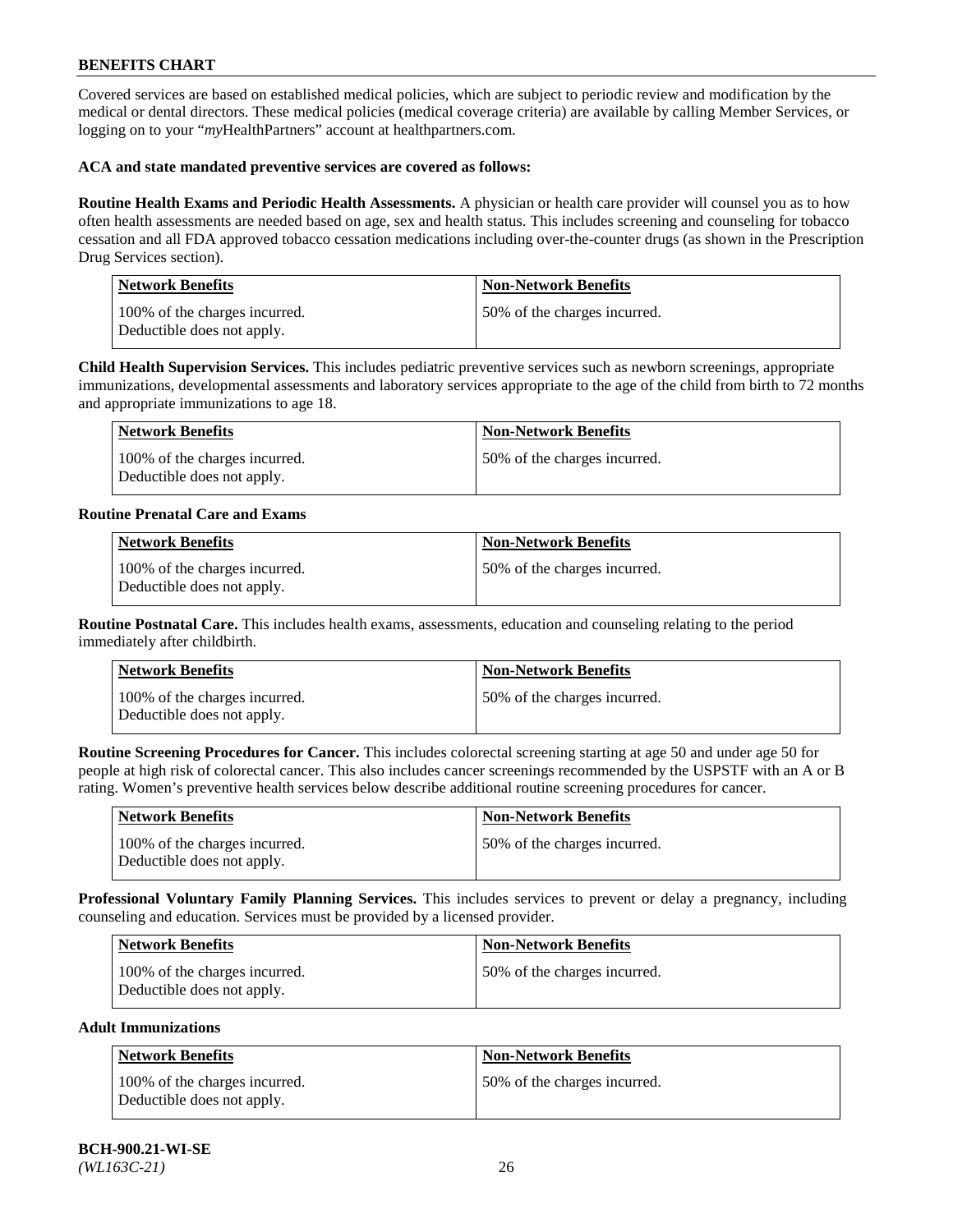**Women's Preventive Health Services.** This includes mammograms, screenings for cervical cancer (pap smears), breast pumps, human papillomavirus (HPV) testing, counseling for sexually transmitted infections, counseling and screening for human immunodeficiency virus (HIV), and all FDA approved contraceptive methods as prescribed by a doctor, sterilization procedures, education and counseling (see the Prescription Drug Services section for coverage of oral contraceptive drugs). We also provide genetic screening for BRCA if someone in your family has the gene or you have a diagnosis of cancer.

The U.S. Preventive Services Task Force (USPSTF) recommends screening mammography, with or without clinical breast examination (CBE), every 1-2 years for women aged 40 and older. For women age 50 and older, we cover an annual mammogram.

| Network Benefits                                            | <b>Non-Network Benefits</b>  |
|-------------------------------------------------------------|------------------------------|
| 100% of the charges incurred.<br>Deductible does not apply. | 50% of the charges incurred. |

**Obesity Screening and Management.** We cover obesity screening and counseling for all ages during a routine preventive care exam. If you are age 18 or older and have a body mass index of 30 or more, we also cover intensive obesity management to help you lose weight. Your primary care doctor can coordinate these services.

| Network Benefits                                            | <b>Non-Network Benefits</b>  |
|-------------------------------------------------------------|------------------------------|
| 100% of the charges incurred.<br>Deductible does not apply. | 50% of the charges incurred. |

**Preventive Medications.** We cover preventive medications currently recommended by USPSTF with an A or B rating if they are prescribed by your medical provider and they are listed on our formulary. Preventive medications are subject to periodic review and modification. Changes would be effective in accordance with the federal rules and reflected in our current medical coverage criteria for preventive care services.

| <b>Network Benefits</b>                                     | <b>Non-Network Benefits</b>  |
|-------------------------------------------------------------|------------------------------|
| 100% of the charges incurred.<br>Deductible does not apply. | 50% of the charges incurred. |

**In addition to any ACA or state mandated preventive services referenced above, we cover the following eligible services:**

### **Routine Eye and Hearing Exams**

| <b>Network Benefits</b>                                     | <b>Non-Network Benefits</b>  |
|-------------------------------------------------------------|------------------------------|
| 100% of the charges incurred.<br>Deductible does not apply. | 50% of the charges incurred. |

**Ovarian Cancer Surveillance Test for Women who are at Risk.** "At risk for ovarian cancer" means (1) having a family history that includes any of the following: one or more first-degree or second-degree relatives with ovarian cancer, clusters of female relatives with breast cancer or nonpolyposis colorectal cancer; or (2) testing positive for BRCA1 or BRCA2 mutations. "Surveillance test for ovarian cancer" means annual screening using CA-125 serum tumor marker testing, transvaginal ultrasound, pelvic examination or other proven ovarian screening tests currently being evaluated by the federal Food and Drug Administration or by the National Cancer Institute.

| <b>Network Benefits</b>                               | <b>Non-Network Benefits</b>                           |
|-------------------------------------------------------|-------------------------------------------------------|
| Coverage level is same as corresponding Network       | Coverage level is same as corresponding Non-Network   |
| Benefits, depending on type of service provided, such | Benefits, depending on type of service provided, such |
| as Diagnostic Imaging Services, Laboratory Services   | as Diagnostic Imaging Services, Laboratory Services   |
| or Office Visits for Illness or Injury, or Preventive | or Office Visits for Illness or Injury, or Preventive |
| Services.                                             | Services.                                             |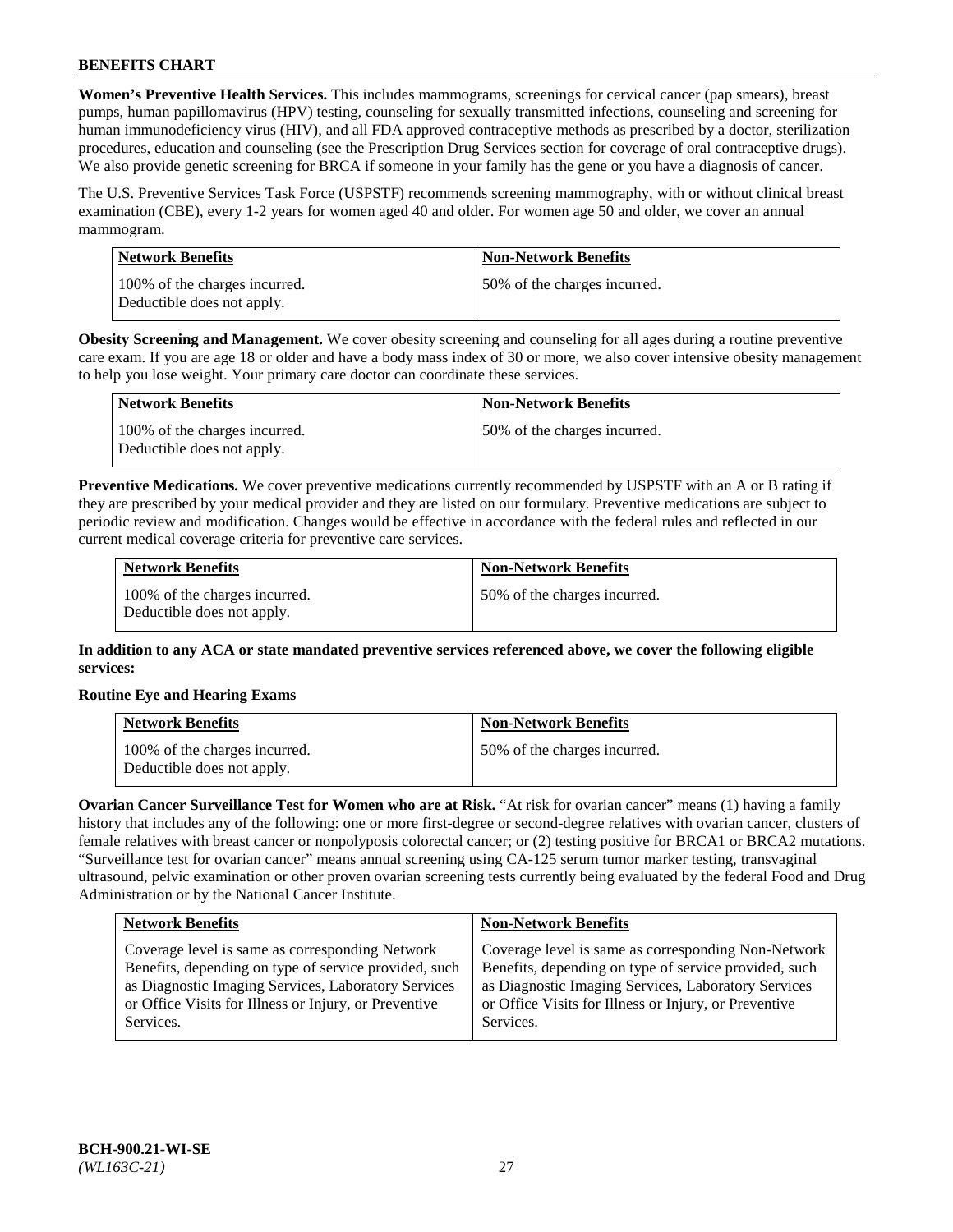### **Limitations:**

• Services are not preventive if received as part of a visit to diagnose, manage or maintain an acute or chronic medical condition, illness or injury. When that occurs, unless otherwise indicated above, standard deductibles, copayments or coinsurance apply.

### **Not Covered:**

See "Services Not Covered" in the Certificate.

### **TRANSPLANT SERVICES**

#### **Applicable Definitions:**

**Autologous.** This is when the source of cells is from the individual's own marrow or stem cells.

**Allogeneic.** This is when the source of cells is from a related or unrelated donor's marrow or stem cells.

**Allogeneic Bone Marrow Transplant.** This is when the bone marrow is harvested from the related or unrelated donor and stored. The patient undergoes treatment which includes tumor ablation with high-dose chemotherapy and/or radiation. The bone marrow is reinfused (transplanted).

**Autologous Bone Marrow Transplant.** This is when the bone marrow is harvested from the individual and stored. The patient undergoes treatment which includes tumor ablation with high-dose chemotherapy and/or radiation. The bone marrow is reinfused (transplanted).

**Autologous/Allogeneic Stem Cell Support.** This is a treatment process that includes stem cell harvest from either bone marrow or peripheral blood, tumor ablation with high-dose chemotherapy and/or radiation, stem cell reinfusion, and related care. Autologous/allogeneic bone marrow transplantation and high dose chemotherapy with peripheral stem cell rescue/support are considered to be autologous/allogeneic stem cell support.

**Designated Transplant Center.** This is any health care provider, group or association of health care providers designated by us to provide services, supplies or drugs for specified transplants for our Insureds.

**Transplant Services.** This is transplantation (including retransplants) of the human organs or tissue listed below, including all related post-surgical treatment, follow-up care and drugs and multiple transplants for a related cause. Transplant services do not include other organ or tissue transplants or surgical implantation of mechanical devices functioning as a human organ, except surgical implantation of an FDA approved Ventricular Assist Device (VAD) or total artificial heart, functioning as a temporary bridge to heart transplantation.

Prior authorization is required prior to consultation to support coordination of care and benefits.

### **Covered Services:**

We cover eligible transplant services (as defined above) while you are covered under the Certificate. Transplants that will be considered for coverage are limited to the following:

- Kidney transplants for end-stage disease.
- Cornea transplants for end-stage disease.
- Heart transplants for end-stage disease.
- Lung transplants or heart/lung transplants for: (1) primary pulmonary hypertension; (2) Eisenmenger's syndrome; (3) endstage pulmonary fibrosis; (4) alpha 1 antitrypsin disease; (5) cystic fibrosis; and (6) emphysema.
- Liver transplants for: (1) biliary atresia in children; (2) primary biliary cirrhosis; (3) post-acute viral infection (including hepatitis A, hepatitis B antigen e negative and hepatitis C) causing acute atrophy or post-necrotic cirrhosis; (4) primary sclerosing cholangitis; (5) alcoholic cirrhosis; and (6) hepatocellular carcinoma.
- Allogeneic bone marrow transplants or peripheral stem cell support associated with high dose chemotherapy for: (1) acute myelogenous leukemia; (2) acute lymphocytic leukemia; (3) chronic myelogenous leukemia; (4) severe combined immunodeficiency disease; (5) Wiskott-Aldrich syndrome; (6) aplastic anemia; (7) sickle cell anemia; (8) non-relapsed or relapsed non-Hodgkin's lymphoma; (9) multiple myeloma; and (10) testicular cancer.
- Autologous bone marrow transplants or peripheral stem cell support associated with high-dose chemotherapy for: (1) acute leukemias; (2) non-Hodgkin's lymphoma; (3) Hodgkin's disease; (4) Burkitt's lymphoma; (5) neuroblastoma; (6) multiple myeloma; (7) chronic myelogenous leukemia; and (8) non-relapsed non-Hodgkin's lymphoma.
- Pancreas transplants for simultaneous pancreas-kidney transplants for diabetes, pancreas after kidney, living related segmental simultaneous pancreas kidney transplantation and pancreas transplant alone.